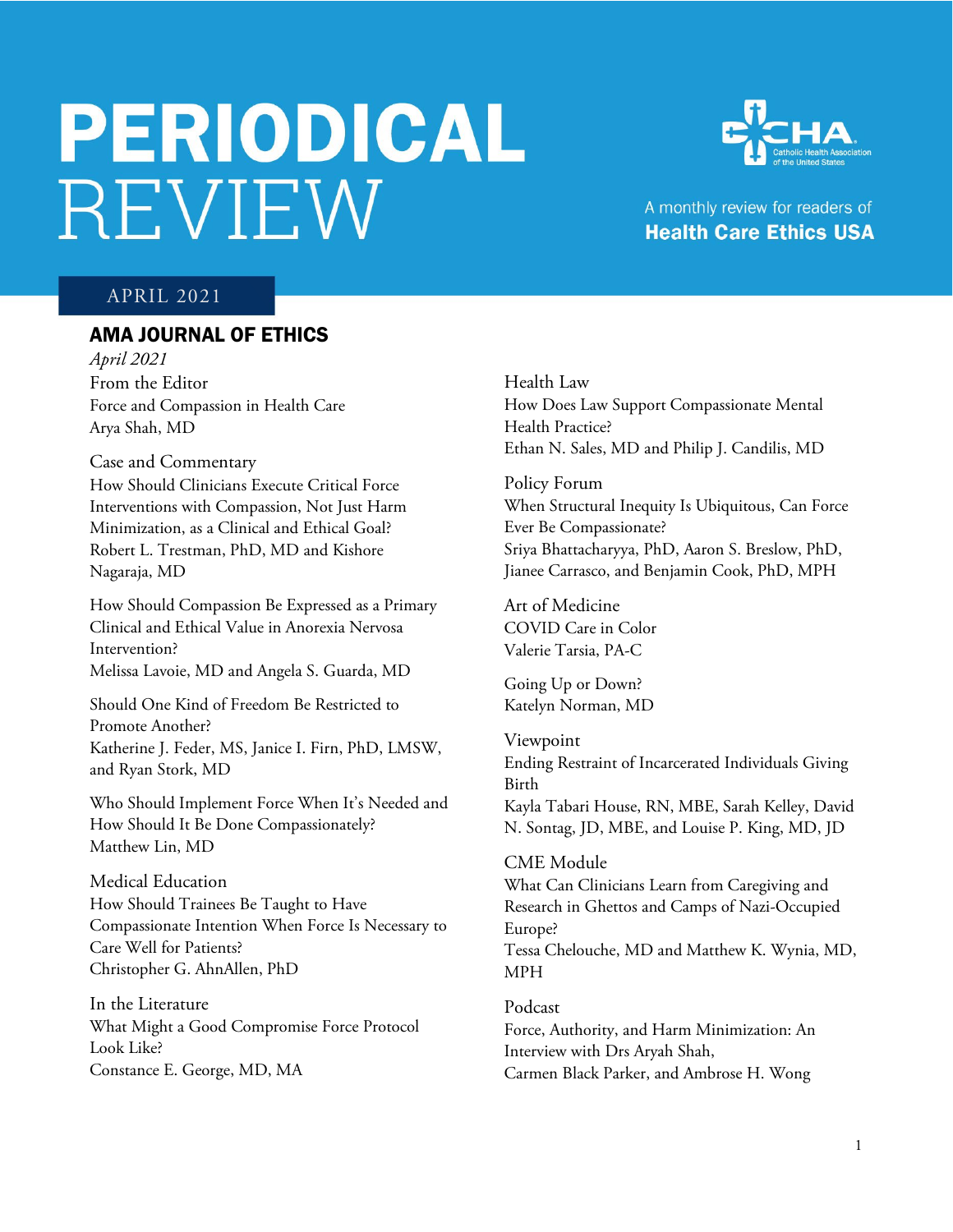# AMERICAN JOURNAL OF BIOETHICS

*April 2021* Guest Editorial Ending the War on Drugs Is an Essential Step Toward Racial Justice Jeffrey Miron & Erin Partin

## Target Article

Racial Justice Requires Ending the War on Drugs Brian D. Earp, Jonathan Lewis, Carl L. Hart & with Bioethicists and Allied Professionals for Drug Policy Reform

Open Peer Commentaries Article commentary Ending the War on People with Substance Use Disorders in Health Care Kelly K. Dineen & Elizabeth Pendo

Legalization of Drugs and Human Flourishing Marianne Rochette, Esthelle Ewusi Boisvert & Eric Racine

Ending the War on Drugs: Public Attitudes and Incremental Change Joseph T. F. Roberts

Some Contributions on How to Formulate Drug Policies and Provide Evidence-Based Regulation S. Rolles, D. J. Nutt & A. K. Schlag

Ending the War on Drugs Need Not, and Should Not, Involve Legalizing Supply by a For-Profit Industry Jonathan P. Caulkins & Peter Reuter

Racial Justice and Economic Efficiency Both Require Ending the War on Drugs Pierre-André Chiappori & Kristina Orfali

Ending the War on Drugs Requires Decriminalization. Does It Also Require Legalization? Travis N. Rieder

Beyond Decriminalization: Ending the War on Drugs Requires Recasting Police Discretion through the Lens of a Public Health Ethic Brandon del Pozo, Leo Beletsky, Jeremiah Goulka & John Kleinig

Drug Legalization is Not a Masterstroke for Addressing Racial Inequality Wayne Hall & Adrian Carter

The Importance of Rights to the Argument for the Decriminalization of Drugs Kyle G. Fritz

The "War on Drugs" Affects Children Too: Racial Inequities in Pediatric Populations Emily W. Kemper, Emily Davis, Anthony L. Bui, Austin DeChalus, Melissa Martos, Jessica E. McDade, Tracy L. Seimears & Aleksandra E. Olszewski

"It's a War on People …" Jarrett Zigon

"Second Chance" Mechanisms as a First Step to Ending the War on Drugs Colleen M. Berryessa

Target Article Obligations of the "Gift": Reciprocity and Responsibility in Precision Medicine Sandra Soo-Jin Lee

Open Peer Commentaries The Underdeveloped "Gift": Ethics in Implementing Precision Medicine Research Amy A. Blumling, Kristin E. Childers-Buschle, John A. Lynch, Melanie F. Myers & Michelle L. McGowan

Experiences at a Federally Qualified Health Center Support Expanded Conception of the Gifts of Precision Medicine Carolyn P. Neuhaus & Johanna Tayloe Crane

We Have "Gifted" Enough: Indigenous Genomic Data Sovereignty in Precision Medicine Krystal S. Tsosie, Joseph M. Yracheta, Jessica A. Kolopenuk & Janis Geary

Responsible Research with Human Tissues: The Need for Reciprocity Toward Both Collectives and Individuals

Michael A. Lensink, Karin R. Jongsma, Sarah N. Boers, Johannes J. M. van Delden & Annelien L. Bredenoord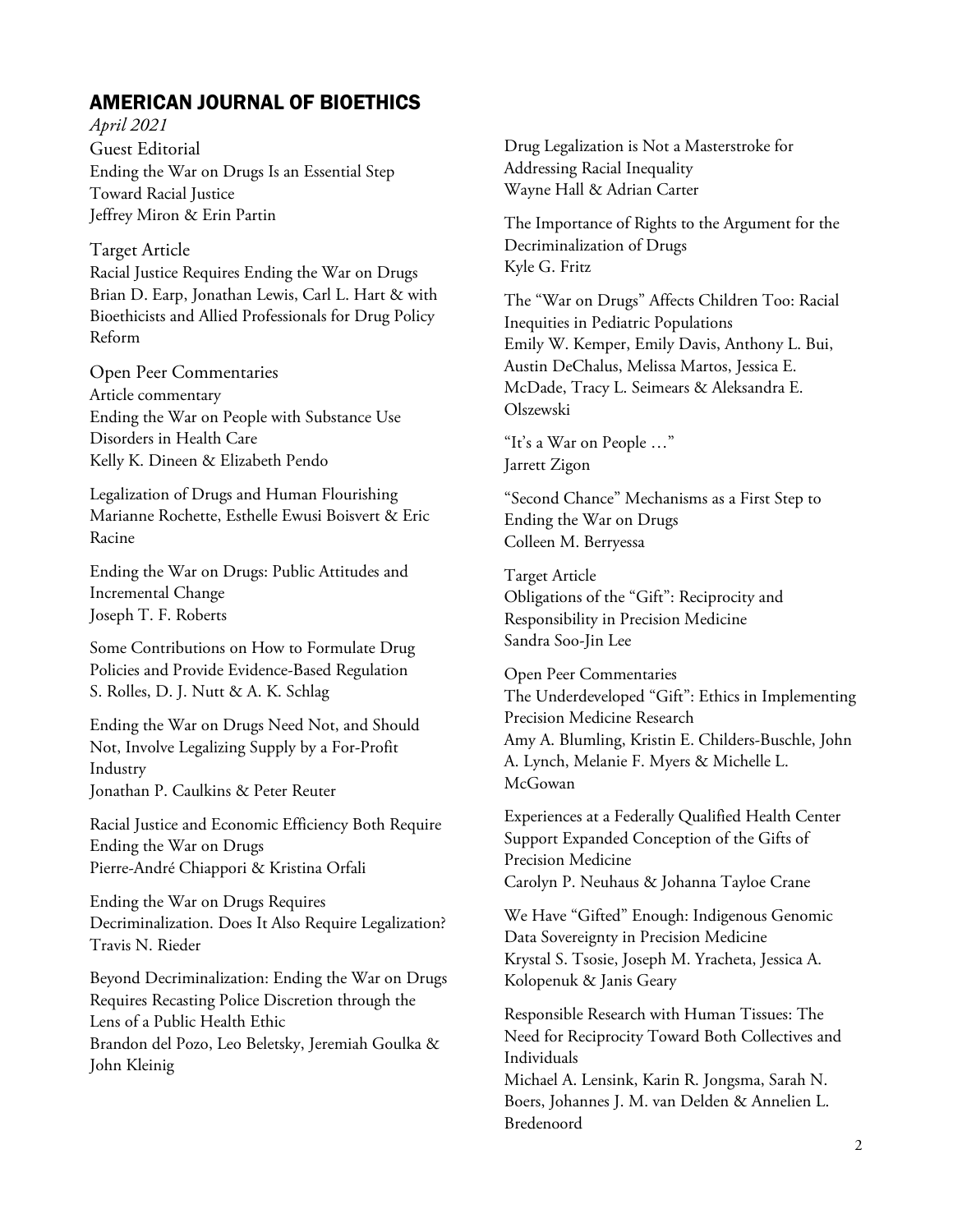The Gift in Precision Medicine: Unwrapping the Significance of Reciprocity and Generosity Randi Zlotnik Shaul, Dylan Shaul, James Anderson & Melissa McCradden

Precision Medicine, Data, and the Anthropology of Social Status Hugh Desmond

Aporia of the Gift: Precision Medicine's Obligations Without Expectations Elizabeth Lanphier

Fostering Relationships in Pediatric Oncology Research: A Relational Ethics Approach to Clinically Integrated Research Brittany M. Lee & Stephanie A. Kraft

A Value-Oriented Framework for Precision Medicine Gaia Barazzetti & Francesca Bosisio

Gift, Reciprocity and Learning Health Systems Adrien Barton, Annabelle Cumyn, Roxanne Dault & Jean-François Ethier

Reciprocity's Baggage Jed Adam Gross

## Case Report

Supporting Investigators in Challenging Cases: Unease in the Face of an Ethically Appropriate Action Benjamin S. Wilfond, Devan M. Duenas & Liza-Marie Johnson

Case Commentaries Researchers Experience Moral Distress Too! Toby Schonfeld & Cynthia M. A. Geppert

# ETHICS & MEDICS

*March 2021* Ordinary and Extraordinary: Theology and History, Part I Rev. W. Jerome Bracken, CP

Relieving Investigator Angst After an Appropriate but Concerning Ethics Consultation Shannon Blee, Hannah Claire Sibold, Margie Dixon & Rebecca D. Pentz

Acknowledging Angst: Research Ethics Consultation in Disclosing Experimental Research Results of Uncertain Benefit Ryan Spellecy & Alan Nyitray

Case Report Conjoined Consent: Informed Consent When Donor and Recipient Are Both Research Participants Liza-Marie Johnson, Devan M. Duenas & Benjamin S. Wilfond

Case Commentaries

Moving Beyond Standard Informed Consent for Interventional Organ Transplant Research Brooklyn Aaron, Jessica Ginsberg & Jason Lesandrini

Risks to Relationships in Kidney Transplant Research with Living Donors and Recipients Philip Ghobrial, Sanjeev Akkina & Emily E. Anderson

Respecting Donor-Recipient Relationships in Research Decision-Making Commentary on: When Living Donor and Kidney Transplant Recipient Are Both Research Subjects Stephanie A. Kraft

Correspondence

Response to Open peer Commentaries: Distinguishing the "Gift" from "Donation" as a Path toward Reciprocity and Relational Ethics Sandra Soo-Jin Lee

Conscience and Religious Freedom Trump Public Health Michael Arthur Vacca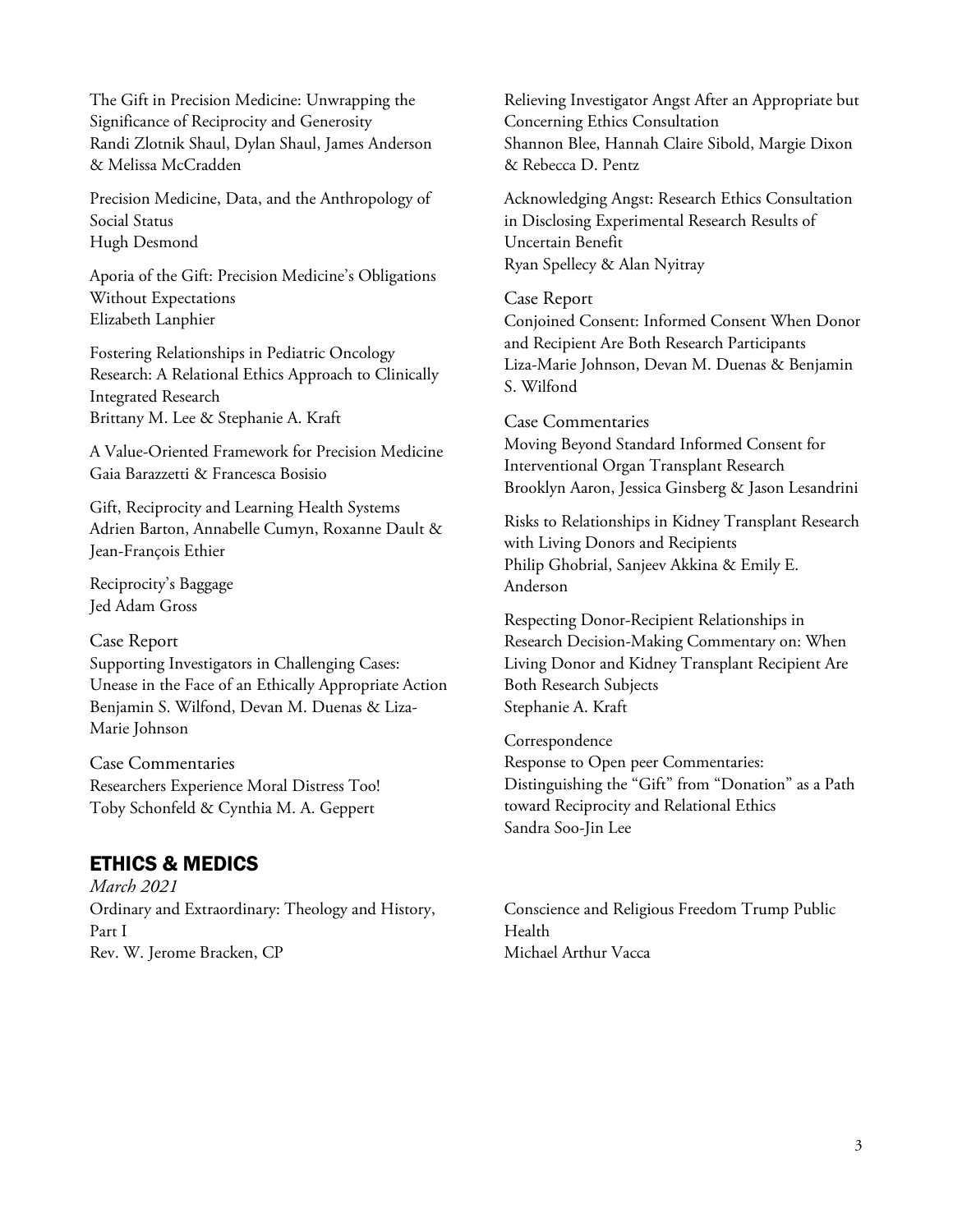# HASTINGS CENTER REPORT

*March/April 2021*

Articles Public Attitudes toward Consent When Research Is Integrated into Care—Any "Ought" from All the " $Is$ "?

Stephanie R. Morain, Emily A. Largent

The Consent Continuum: A New Model of Consent, Assent, and Nondissent for Primary Care Marc Tunzi, David J. Satin, Philip G. Day

#### Essays

Does a Public Health Crisis Justify More Research with Incarcerated People? Keramet Reiter

In This Together: Navigating Ethical Challenges Posed by Family Clustering during the Covid-19 Pandemic Nicole R. Van Buren, Elijah Weber, Mark J. Bliton, Thomas V. Cunningham

**Commentary** History and Bioethics Joseph J. Fins

# HEALTH AFFAIRS

*April 2021* From the Editor-In-Chief Access, ACA, Spending, And More Alan R. Weil

Research Article

Medicaid Coverage 'Cliff' Increases Expenses and Decreases Care for Near-Poor Medicare Beneficiaries Eric T. Roberts, Alexandra Glynn, Noelle Cornelio, Julie M. Donohue, Walid F. Gellad, J. Michael McWilliams, and Lindsay M. Sabik

Medicaid Expansion Increased Medications for Opioid Use Disorder Among Adults Referred by Criminal Justice Agencies Utsha G. Khatri, Benjamin A. Howell, and Tyler N. A. Winkelman

At Law The Limited Value of Dementia-Specific Advance **Directives** Rebecca Dresser

Policy and Politics Antiracist Praxis in Public Health: A Call for Ethical Reflections Faith E. Fletcher, Wendy Jiang, Alicia L. Best

Departments At the Center: What do Genomics Studies Really Mean? A New Resource Susan Gilbert

Letters; Public Engagement and the Social Risks of Science David B. Resnik

Letters: Prioritizing the Prevention of Early Deaths during Covid-19 Govind Persad

Letters; Teneille Brown, Leslie Francis, and James Tabery Respond

Post-ACA, More Than One-Third of Women with Prenatal Medicaid Remained Uninsured Before or After Pregnancy Emily M. Johnston, Stacey McMorrow, Clara Alvarez Caraveo, and Lisa Dubay

ACA Mandate Led to Substantial Increase in Contraceptive Use Among Women Enrolled in High-Deductible Health Plans Nora V. Becker, Nancy L. Keating, and Lydia E. Pace

Urgent Care Centers Deter Some Emergency Department Visits But, On Net, Increase Spending Bill Wang, Ateev Mehrotra, and Ari B. Friedman

Direct-To-Consumer Telemedicine Visits for Acute Respiratory Infections Linked to More Downstream Visits

Kathleen Yinran Li, Ziwei Zhu, Sophia Ng, and Chad Ellimoottil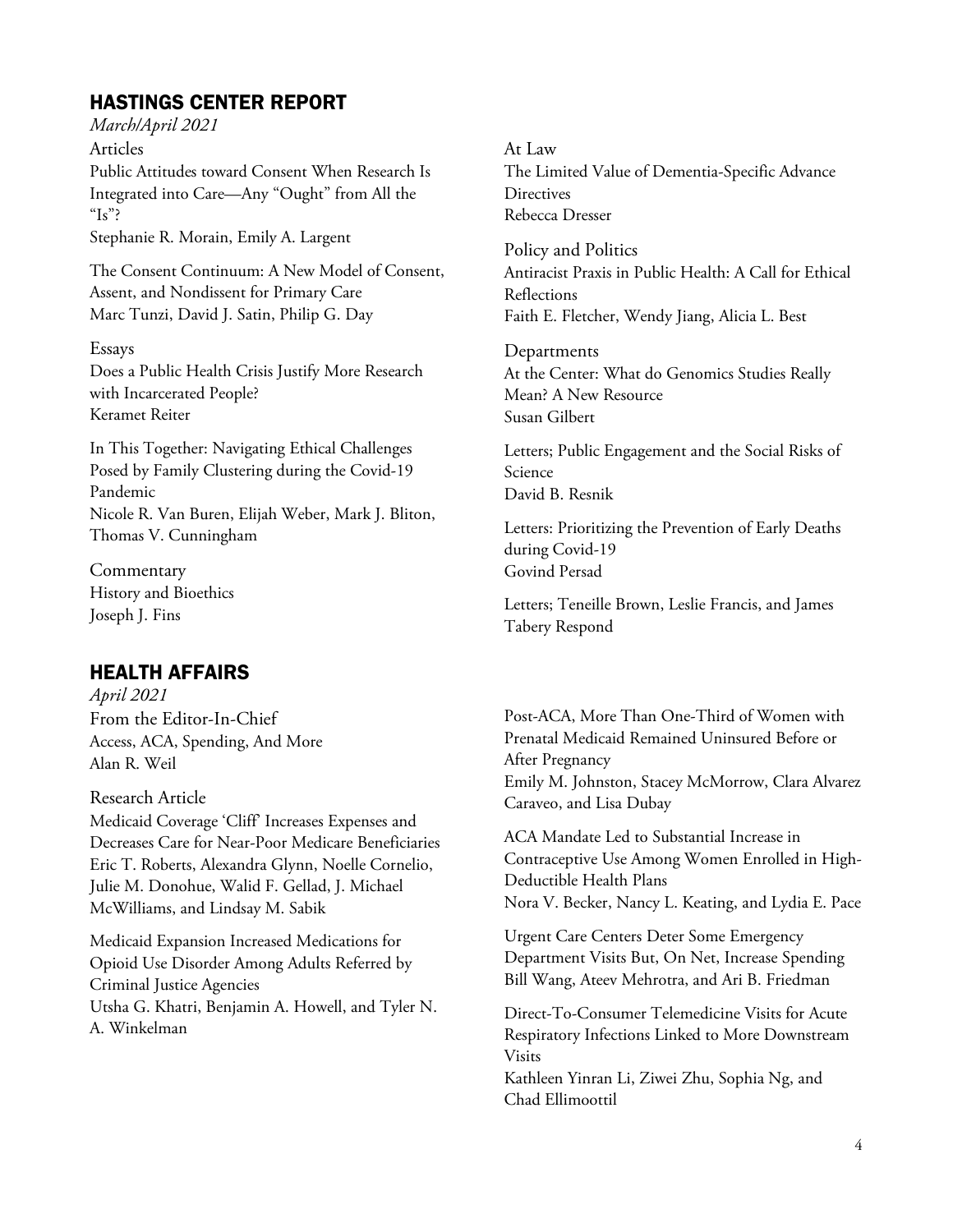Medical Device Firm Payments to Physicians Exceed What Drug Companies Pay Physicians, Target Surgical Specialists Alon Bergman, Matthew Grennan, and Ashley Swanson

Advance Care Planning for Medicare Beneficiaries Increased Substantially, But Prevalence Remained Low

Makayla K. Palmer, Mireille Jacobson, and Susan Enguidanos

Emergency Physicians Recover A Higher Share of Charges from Out-Of-Network Care Than from In-Network Care Adam I. Biener, Benjamin L. Chartock, Christopher Garmon, and Erin Trish

Analysis Suggests Government and Nonprofit Hospitals' Charity Care Is Not Aligned with Their Favorable Tax Treatment Ge Bai, Hossein Zare, Matthew D. Eisenberg, Daniel Polsky, and Gerard F. Anderson

Social Determinants Matter for Hospital Readmission Policy: Insights From New York City Matthew C. Baker, Philip M. Alberti, Tsu-Yu Tsao, Kyle Fluegge, Renata E. Howland, and Merle Haberman

COVID-19 Mortality Rates Among Nursing Home Residents Declined from March to November 2020 Cyrus M. Kosar, Elizabeth M. White, Richard A. Feifer, Carolyn Blackman, Stefan Gravenstein, Orestis A. Panagiotou, Kevin McConeghy, and Vincent Mor

US Public Health Neglected: Flat or Declining Spending Left States Ill Equipped to Respond to COVID-19

Y. Natalia Alfonso, Jonathon P. Leider, Beth Resnick, J. Mac McCullough, and David Bishai

Policy Insight

Adjusting Quality Measures for Social Risk Factors Can Promote Equity In Health Care David R. Nerenz, J. Matthew Austin, Daniel Deutscher, Karen E. Joynt Maddox, Eugene J. Nuccio, Christie Teigland, Eric Weinhandl, and Laurent G. Glance

Narrative Matters Charity Care Needs to Be Better Than This David E. Velasquez

Grantwatch Maternal Health: What Funders Have Been Supporting

Book Review Opening Doors for People with Disability Lisa I. Iezzoni

Law, History, And Epidemics Sarah B. Dine

The Price of Life Britni Wilcher

Letters Universal Health Coverage: Evidence from Aging **Cohorts** Grace Venechuk

Comparing Results of Surveys with Different Reference Periods Claudia Vredeveld

Cognitive Impairment Detection Ashley O. Morris

How Some Countries Control Spending Pricivel M. Carrera

How Some Countries Control Spending: The Authors Reply Michael K. Gusmano, Miriam Laugesen, and Victor G. Rodwin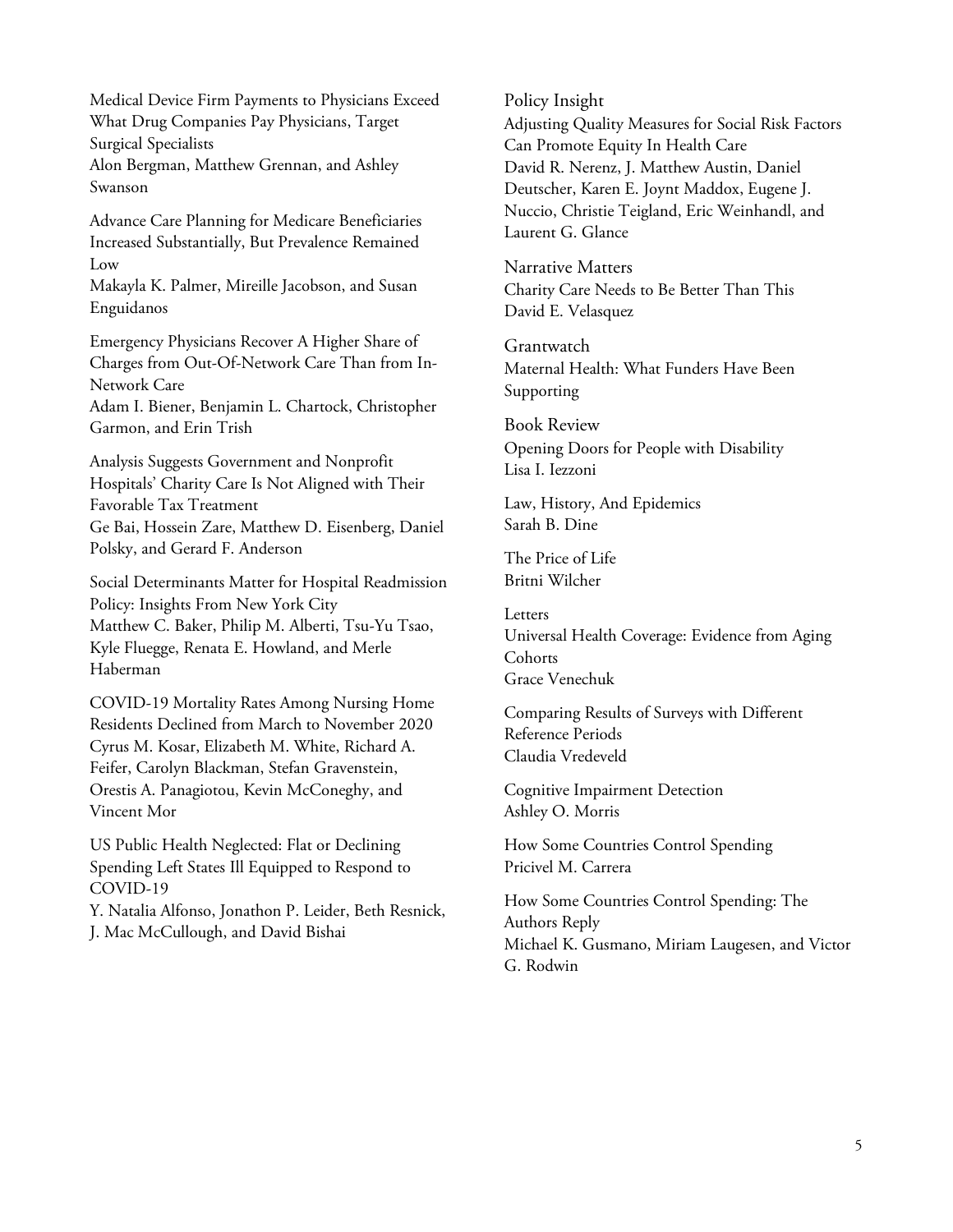# JOURNAL OF MEDICAL ETHICS

*April 2021*  The Concise Argument Less nonsense upon stilts: the analysis of rights in medical ethics John McMillan

COVID-19 Current Controversies Ethics of research at the intersection of COVID-19 and black lives matter: a call to action Natasha Crooks, Geri Donenberg, Alicia Matthews

Promoting racial equity in COVID-19 resource allocation Lori Bruce, Ruth Tallman

#### Clinical Ethics

A surrogate's secrets are(n't) safe with me: patient confidentiality in the care of a gestational surrogate Claire Horner, Paul Burcher

Feature Article Sleep softly: Schubert, ethics and the value of dying well Dominic Wilkinson

Art of accepting the 'least bad' death Trisha M Prentice

Death and the neonate Bryanna Moore, John D Lantos

Time and meaning in the void between hope and despair Dan Mahoney

Dissonance and consonance about death Dominic Wilkinson

Original Research Forced caesareans: applying ordinary standards to an extraordinary case Hafez Ismaili M'hamdi, Inez de Beaufort

Impact of ectogenesis on the medicalisation of pregnancy and childbirth Victoria Adkins

Blockchain, consent and prosent for medical research Sebastian Porsdam Mann, Julian Savulescu, Philippe Ravaud, Mehdi Benchoufi

Pros and cons of prosent as an alternative to traditional consent in medical research Vasiliki Nataly Rahimzadeh

Advance euthanasia directives and the Dutch prosecution Jonathan A Hughes

#### Responses

Embracing slippery slope on physician-assisted suicide and euthanasia could have significant unintended consequences Zeljka Buturovic

Medical assistance in dying for the psychiatrically ill reply to Buturovic Joshua James Hatherley

Non-directed postmortem sperm donation: some questions Frederick Kroon, Ben Kroon

Postmortem non-directed sperm donation: quality matters Joshua Parker, Nathan Hodson

**Commentary** Non-medical egg freezing and individualisation arguments: reply to Moen, Segers and Campo-Engelstein Thomas Søbirk Petersen

Student Essays Ethical issues raised by intergenerational monitoring in clinical trials of germline gene modification Austen Yeager

Ethics of placebo use in clinical practice: why we need to look beyond deontology Rosanna Plowman, Sally Spurr

Extended Essays Old problems in need of new (narrative) approaches? A young physician–bioethicist's search for ethical guidance in the practice of physician-assisted dying in the Netherlands Bernadette Roest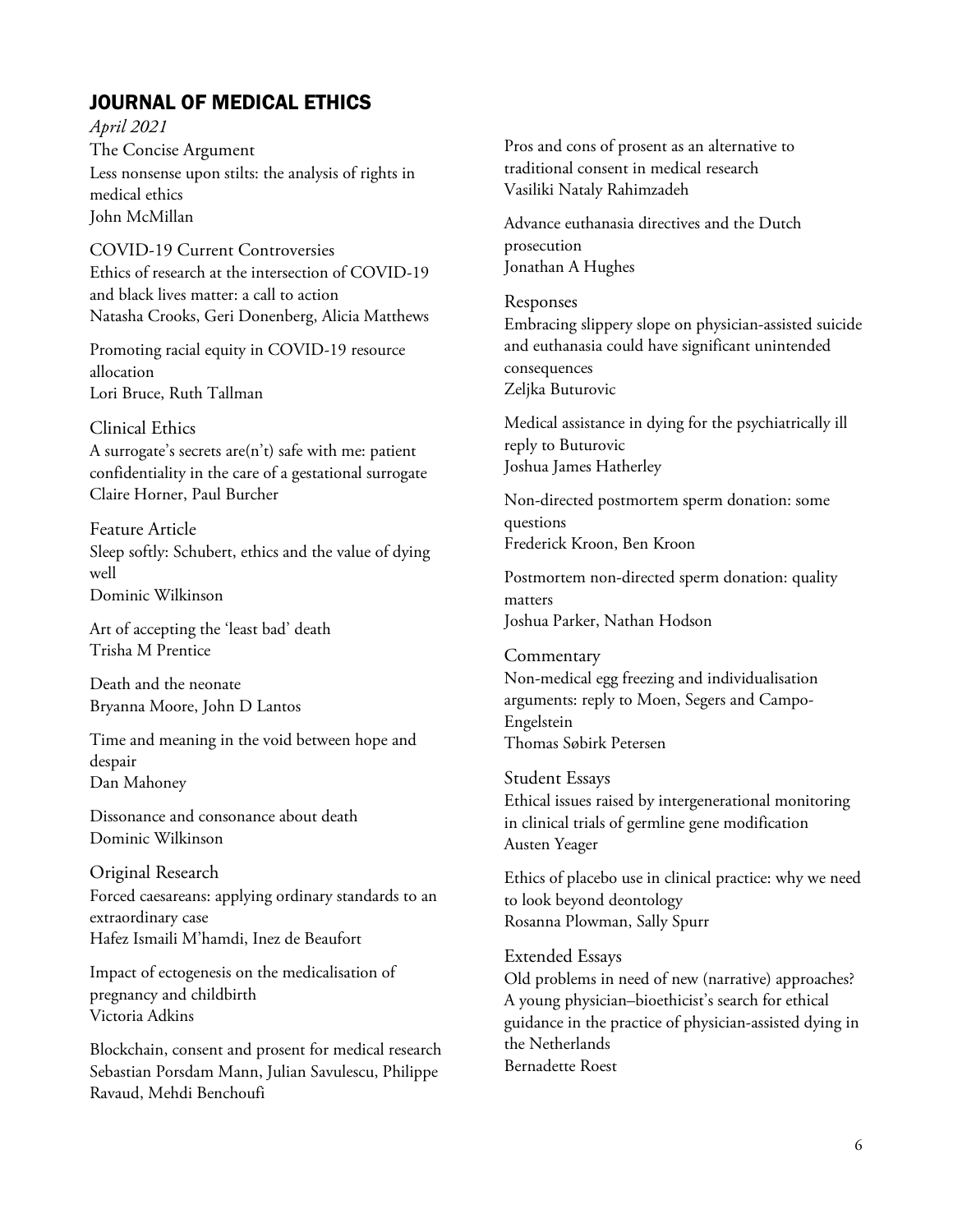Parental obligation and compelled caesarean section: careful analogies and reliable reasoning about individual cases Elselijn Kingma, Lindsey Porter

Ethics Briefing Ethics briefing – February 2021 Dominic Norcliffe-Brown, Sophie Brannan, Martin Davies, Veronica English, Rebecca Mussell, Julian C Sheather

# JOURNAL OF THE AMERICAN MEDICAL ASSOCIATION

*April 6, 2021* Original Investigation Effect of Low-Intensity vs High-Intensity Home-Based Walking Exercise on Walk Distance in Patients with Peripheral Artery Disease: The LITE Randomized Clinical Trial Mary M. McDermott, MD; Bonnie Spring, PhD; Lu Tian, ScD; et al.

Effect of Celecoxib vs Placebo Added to Standard Adjuvant Therapy on Disease-Free Survival Among Patients with Stage III Colon Cancer: The CALGB/SWOG 80702 (Alliance) Randomized Clinical Trial Jeffrey A. Meyerhardt, MD, MPH; Qian Shi, PhD; Charles S. Fuchs, MD, MPH; et al.

Antimicrobial Use in a Cohort of US Nursing Homes, 2017 Nicola D. Thompson, MS, PhD; Nimalie D. Stone, MD; Cedric J. Brown, MS; et al.

Research Letter Emergence of a Novel SARS-CoV-2 Variant in Southern California Wenjuan Zhang, PhD; Brian D. Davis, BSc; Stephanie S. Chen, BSc; et al.

Changes in Shooting Incidence in Philadelphia, Pennsylvania, Between March and November 2020 Jessica H. Beard, MD, MPH; Sara F. Jacoby, PhD, MPH; Zoë Maher, MD; et al.

Trends in Age at Natural Menopause and Reproductive Life Span Among US Women, 1959- 2018 Duke Appiah, PhD, MPH; Chike C. Nwabuo, MD, MPH; Imo A. Ebong, MD, MS; et al.

Viewpoint Health Policy - Reinventing the Center for Medicare and Medicaid Innovation Donald M. Berwick, MD; Rick Gilfillan, MD

COVID-19: Beyond Tomorrow - The Potential Future of the COVID-19 Pandemic: Will SARS-CoV-2 Become a Recurrent Seasonal Infection? Christopher J. L. Murray, MD; Peter Piot, MD

Approaches for Optimal Use of Different COVID-19 Vaccines: Issues of Viral Variants and Vaccine **Efficacy** John P. Moore, PhD

The Future of Health Policy in a Partisan United States: Insights from Public Opinion Polls Robert J. Blendon, ScD; John M. Benson, MA; Eric C. Schneider, MD

A Piece of My Mind Sitting in the River Jessi Humphreys, MD

Editorial Celecoxib for Stage III Colon Cancer David J. Kerr, MD, DSc; Sarah Chamberlain, BMedSci, MBChB; Rachel S. Kerr, MBChB, PhD

Opportunities to Improve Antimicrobial Use in US Nursing Homes Christopher J. Crnich, MD, PhD; Preeti Malani, MD, MSJ

SARS-CoV-2 Viral Variants—Tackling a Moving Target John R. Mascola, MD; Barney S. Graham, MD, PhD; Anthony S. Fauci, MD

To JAMA Authors, Reviewers, and Especially Physician Readers—A Profound Thank You Phil B. Fontanarosa, MD, MBA; Howard Bauchner, MD; Robert Golub, MD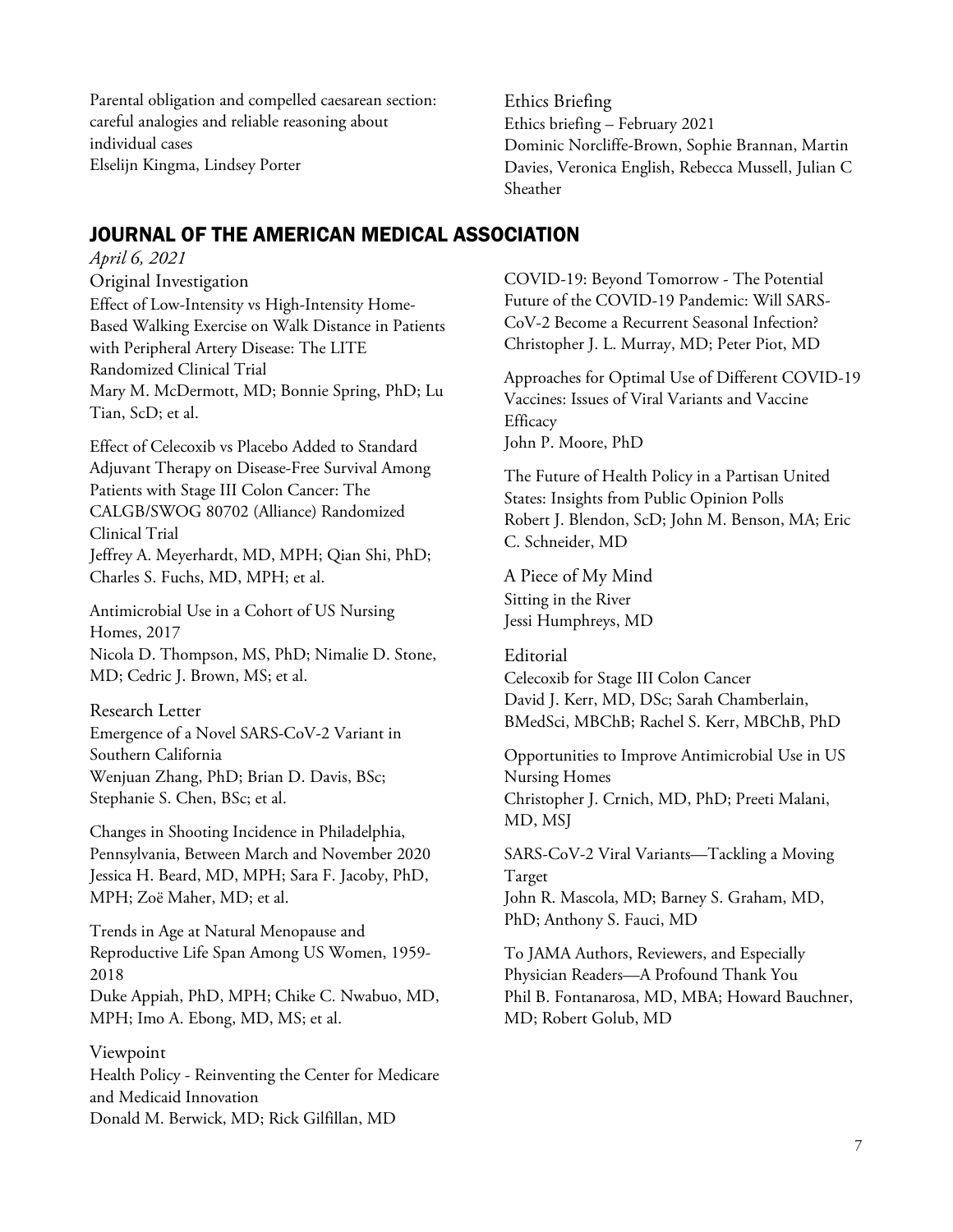#### Review

Filtering Facepiece Respirator (N95 Respirator) Reprocessing: A Systematic Review Max A. Schumm, MD; Joseph E. Hadaya, MD; Nisha Mody, MLIS, MA, CCC-SLP; et al.

## JAMA Insights

SARS-CoV-2 Vaccines C. Buddy Creech, MD, MPH; Shannon C. Walker, MD; Robert J. Samuels, MBChB

From the Medical Letter on Drugs and Therapeutics Drugs for Atopic Dermatitis

Medical News & Perspectives COVID-19 Vaccines vs Variants—Determining How Much Immunity Is Enough JAMA Live Highlights - Experts Discuss COVID-19—Vaccine Questions, School Openings, and More

News from the Food and Drug Administration A First in Surgical Devices for Transvaginal Hysterectomy 3D-Printed Implant Is Approved to Replace Ankle Joint Bone Thermal Imaging Systems May Pose Public Health Risks

#### *April 13, 2021*

Original Investigation Effect of Subcutaneous Semaglutide vs Placebo as an Adjunct to Intensive Behavioral Therapy on Body Weight in Adults with Overweight or Obesity: The STEP 3 Randomized Clinical Trial Thomas A. Wadden, PhD; Timothy S. Bailey, MD; Liana K. Billings, MD, MMSc; et al.

Effect of Continued Weekly Subcutaneous Semaglutide vs Placebo on Weight Loss Maintenance in Adults with Overweight or Obesity: The STEP 4 Randomized Clinical Trial Domenica Rubino, MD; Niclas Abrahamsson, MD; Melanie Davies, MD; et al.

Effect of Ivermectin on Time to Resolution of Symptoms Among Adults with Mild COVID-19A Randomized Clinical Trial Eduardo López-Medina, MD, MSc; Pío López, MD; Isabel C. Hurtado, MD; et al.

Poetry and Medicine Passing Out at the Hospital Don Barkin, MA

JAMA Revisited The Medical Profession and the Public

Peer Reviewers List JAMA Peer Reviewers in 2020

JAMA Patient Page Giardiasis Angel N. Desai, MD, MPH

Comment & Response Whistleblowing and Misconduct at Large Pharmaceutical Firms Omega-3 Fatty Acids Effect on Major Cardiovascular Events in Patients at High Cardiovascular Risk

Correction Group Name Omitted Errors in Results Update of Image Credit and Word Choice Two Incomplete Author Names

#### Research Letter

Binding and Neutralization Antibody Titers After a Single Vaccine Dose in Health Care Workers Previously Infected With SARS-CoV-2 Saman Saadat, PhD; Zahra Rikhtegaran Tehrani, PhD; James Logue, BS; et al.

Discriminant Accuracy of the SOFA Score for Determining the Probable Mortality of Patients With COVID-19 Pneumonia Requiring Mechanical Ventilation Robert A. Raschke, MD; Sumit Agarwal, MBBS, MBA; Pooja Rangan, MBBS, MPH; et al.

US Preventive Services Task Force Recommendation Statement - Screening for Vitamin D Deficiency in Adults: US Preventive Services Task Force Recommendation Statement US Preventive Services Task Force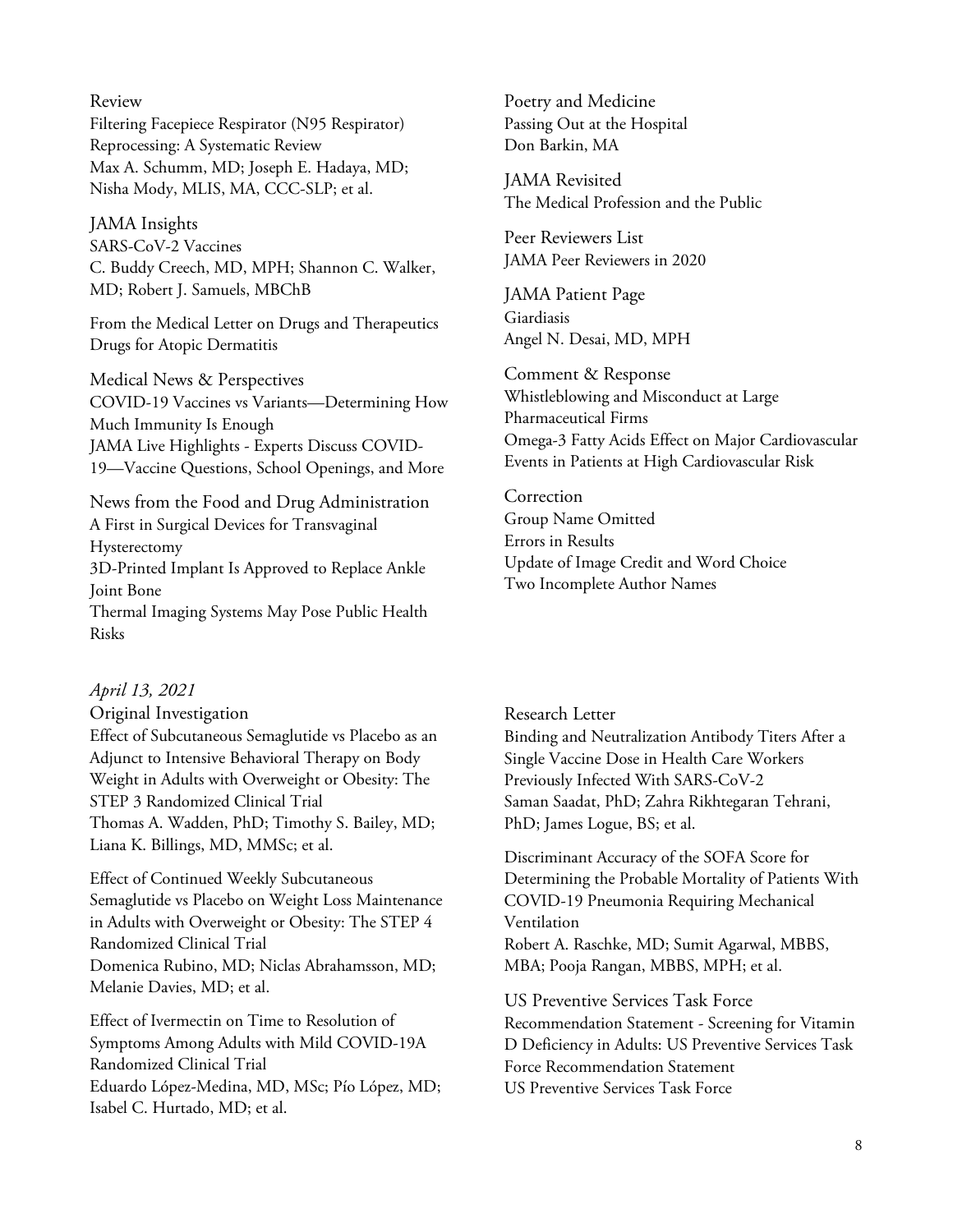Evidence Report- Screening for Vitamin D Deficiency in Adults: Updated Evidence Report and Systematic Review for the US Preventive Services Task Force Leila C. Kahwati, MD, MPH; Erin LeBlanc, MD, MPH; Rachel Palmieri Weber, PhD; et al.

#### Viewpoint

Health Policy - How the Biden Administration Can Improve Health Equity for Racial and Ethnic Minority Populations Karen E. Joynt Maddox, MD, MPH; Cara V. James, PhD

COVID-19 in 2021—Continuing Uncertainty Carlos del Rio, MD; Preeti Malani, MD, MSJ

National Initiatives to Prevent Myocardial Infarction and Stroke Thomas R. Frieden, MD, MPH; Kathryn E. Foti, PhD, MPH

A Piece of My Mind On Mentoring Howard Bauchner, MD

**Editorial** The Near-Term Future of Health Care Reform Ezekiel J. Emanuel, MD, PhD

Crucial Questions for US Health Policy in the Next Decade John Z. Ayanian, MD, MPP

Confronting Challenges in the US Health Care System: Potential Opportunity in a Time of Crisis Melinda B. Buntin, PhD

The USPSTF 2021 Recommendations on Screening for Asymptomatic Vitamin D Deficiency in Adults: The Challenge for Clinicians Continues Sherri-Ann M. Burnett-Bowie, MD, MPH; Anne R. Cappola, MD, ScM

JAMA Insights Identifying COVID-19 Risk Through Observational Studies to Inform Control Measures Mark W. Tenforde, MD, PhD; Kiva A. Fisher, PhD, MPH; Manish M. Patel, MD, MSc

Medical News & Perspectives How the US Failed to Prioritize SARS-CoV-2 Variant Surveillance Jennifer Abbasi

The JAMA Forum Time to Rethink Nursing Homes Stuart M. Butler, PhD

News From the Centers for Disease Control and Prevention COVID-19 Precautions Are Scarce in Non–Health Care Workplaces Disparities in Suicide Persist Despite Overall Dip in US Rate

Biotech Innovations Data Leak Exposes Early COVID-19 Vaccine Manufacturing Hiccups Teplizumab Improves Beta Cell Function, Delays Type 1 Diabetes Wearable Bilirubin Measurement Device for Neonatal Jaundice

The Arts and Medicine

COVID-19 Postage Stamps—Messages in a Message Bertrand Lefrère, Msc; Amélie Recoing, PharmD, MSc; Hervé Delacour, PharmD, MSc

Poetry and Medicine Winter of Fear Allison Coffelt, MA

JAMA Revisited Neurology in Art

JAMA Patient Page Screening for Vitamin D Deficiency in Adults Jill Jin, MD, MPH

Comment & Response Effect of Early Recombinant Human Erythropoietin on Neurodevelopmental Outcomes at Age 5 Years Review of Gastroesophageal Reflux Disease

Correction Incorrect Values in Table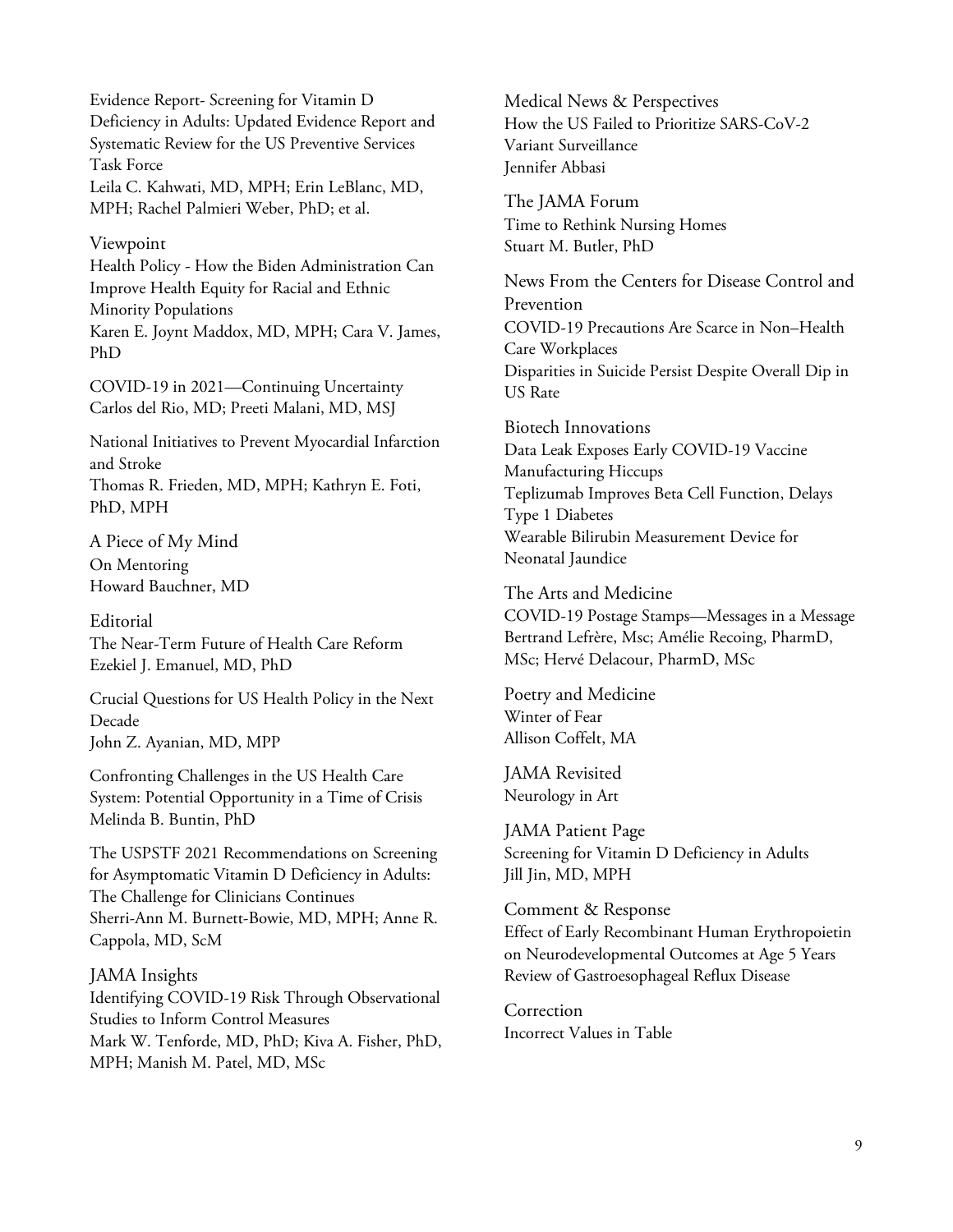## *April 20, 2021*

Original Investigation

Effect of Poloxamer 188 vs Placebo on Painful Vaso-Occlusive Episodes in Children and Adults with Sickle Cell Disease: A Randomized Clinical Trial James F. Casella, MD; Bruce A. Barton, PhD; Julie Kanter, MD; et al.

Four-Month Clinical Status of a Cohort of Patients After Hospitalization for COVID-19 The Writing Committee for the COMEBAC Study Group

Immunogenicity of the Ad26.COV2.S Vaccine for COVID-19

Kathryn E. Stephenson, MD, MPH; Mathieu Le Gars, PhD; Jerald Sadoff, MD; et al.

#### Research Letter

SARS-CoV-2 Positivity on or After 9 Days Among Quarantined Student Contacts of Confirmed Cases Eric J. Nelson, MD, PhD, MS; Sarah L. McKune, PhD, MPH; Kathleen A. Ryan, MD; et al.

Acute Allergic Reactions to mRNA COVID-19 Vaccines

Kimberly G. Blumenthal, MD, MSc; Lacey B. Robinson, MD, MPH; Carlos A. Camargo Jr, MD, DrPH; et al.

## Viewpoint

CDC Interim Recommendations for Fully Vaccinated People: An Important First Step Athalia Christie, MIA; Sarah A. Mbaeyi, MD; Rochelle P. Walensky, MD

Incentivizing Vaccination Uptake: The "Green Pass" Proposal in Israel Rachel Wilf-Miron, MD, MPH; Vicki Myers, PhD; Mor Saban, PhD

Precision Dosing: A Clinical and Public Health Imperative Kimberly Maxfield, PhD; Issam Zineh, PharmD, MPH

Medications in Single-Dose Vials and Implications of Discarded Injectable Drugs: A National Academies Report

Edward H. Shortliffe, MD, PhD; Gary H. Lyman, MD, MPH; Francis K. Amankwah, MPH

A Piece of My Mind Start with All the Little Things Alexander Zider, MD

#### Editorial

Outcomes for Patients Following Hospitalization for COVID-19 Hallie C. Prescott, MD, MSc

#### Review

Oral Antiplatelet Therapy After Acute Coronary Syndrome: A Review Hassan Kamran, MD; Hani Jneid, MD; Waleed T. Kayani, MD; et al.

JAMA Clinical Guidelines Synopsis Management of Acute Coronary Syndromes in Patients Without Persistent ST-Segment Elevation Rajeev Anchan, MD; Adam S. Cifu, MD; Jonathan Paul, MD

#### JAMA Clinical Challenge

Recurrent Hematochezia in a Returning Traveler Shana E. Gleeson, MD; Xuchen Zhang, MD, PhD; Marwan M. Azar, MD

Editor's Note Poloxamer 188 for Sickle Cell Disease Jody Zylke, MD

Medical News & Perspectives The Push for Timely Follow-up After Abnormal Athome Colon Cancer Screening Results Mary Chris Jaklevic, MSJ

Quick Uptakes - Primary Care Health Coaches Help Low-Income Patients Curb Obesity Mary Chris Jaklevic, MSJ

News From the Food and Drug Administration Pathway Eased for Serial COVID-19 Screening Tests Molecular COVID-19 Test Gains First EAU for Athome Use Breaks in Ankle Implant Are a Cause for Concern

The JAMA Forum Price Transparency—Promise and Peril Sherry Glied, PhD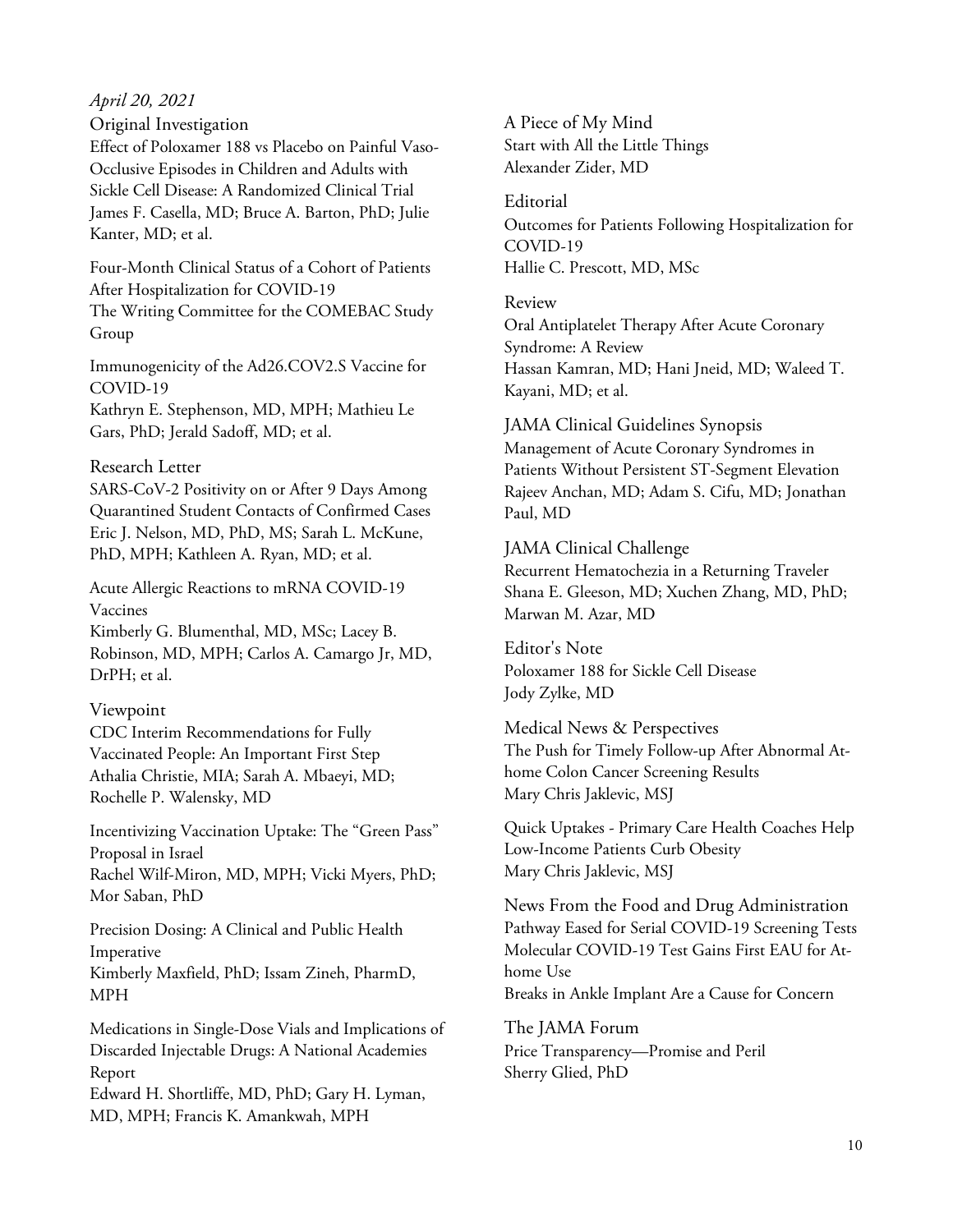#### Global Health

Preventable Vision Loss Affects Millions Globally Costly Hearing Loss Requires Greater Global Attention COVID-19 in Clinicians—More Cases in Women, More Deaths in Men

Poetry and Medicine Chopped Liver Nina Avedon, MSW

JAMA Revisited The Martin Luther of Medical Education

JAMA Patient Page Nontuberculous Mycobacterial Infections Angel N. Desai, MD, MPH; Rocio Hurtado, MD, DTM&H

#### *April 27, 2021*

Original Investigation Effect of Intermediate-Dose vs Standard-Dose Prophylactic Anticoagulation on Thrombotic Events, Extracorporeal Membrane Oxygenation Treatment, or Mortality Among Patients With COVID-19 Admitted to the Intensive Care Unit: The INSPIRATION Randomized Clinical Trial INSPIRATION Investigators

Hospital Quality Improvement Interventions, Statewide Policy Initiatives, and Rates of Cesarean Delivery for Nulliparous, Term, Singleton, Vertex Births in California Melissa G. Rosenstein, MD, MAS; Shen-Chih Chang, MS, PhD; Christa Sakowski, MSN; et al.

Association Between Age at Diabetes Onset and Subsequent Risk of Dementia Claudio Barbiellini Amidei, MD; Aurore Fayosse, MSc; Julien Dumurgier, PhD; et al.

Research Letter HPV Vaccination Among Young Adults in the US Michelle M. Chen, MD, MHS; Nicole Mott, BS; Sarah J. Clark, MPH; et al.

Out-of-Network Laboratory Test Spending, Utilization, and Prices in the US Zirui Song, MD, PhD; Timothy Lillehaugen, MPH; Jacob Wallace, PhD

The Johnson & Johnson Vaccine for COVID-19 Edward H. Livingston, MD; Preeti N. Malani, MD, MSJ; C. Buddy Creech, MD, MPH

Comment & Response

Fractional Flow Reserve Treatment and Major Adverse Cardiac Events in Patients with Coronary Artery Disease Quantifying the Effect of Lower vs Higher Positive End-Expiratory Pressure on Ventilator-Free Survival in ICU

Correction Omitted Decimal Point

Reasons for Admissions to US Children's Hospitals During the COVID-19 Pandemic Peter J. Gill, MD, DPhil; Sanjay Mahant, MD, MSc; Matt Hall, PhD; et al.

US Preventive Services Task Force Recommendation Statement- Screening for Hypertension in Adults: US Preventive Services Task Force Reaffirmation Recommendation Statement US Preventive Services Task Force

Evidence Report- Screening for Hypertension in Adults: Updated Evidence Report and Systematic Review for the US Preventive Services Task Force Janelle M. Guirguis-Blake, MD; Corinne V. Evans, MPP; Elizabeth M. Webber, MS; et al.

#### Viewpoint

Prioritizing Nutrition Security in the US Dariush Mozaffarian, MD, DrPH; Sheila Fleischhacker, PhD, JD, RDN; José R. Andrés

The Interstate Medical Licensure CompactAttending to the Underserved Eli Y. Adashi, MD, MS; I. Glenn Cohen, JD; Winston L. McCormick, BS

State Medical Board Recommendations for Stronger Approaches to Sexual Misconduct by Physicians Patricia A. King, MD, PhD; Humayun J. Chaudhry, DO, MS; Mark L. Staz, MA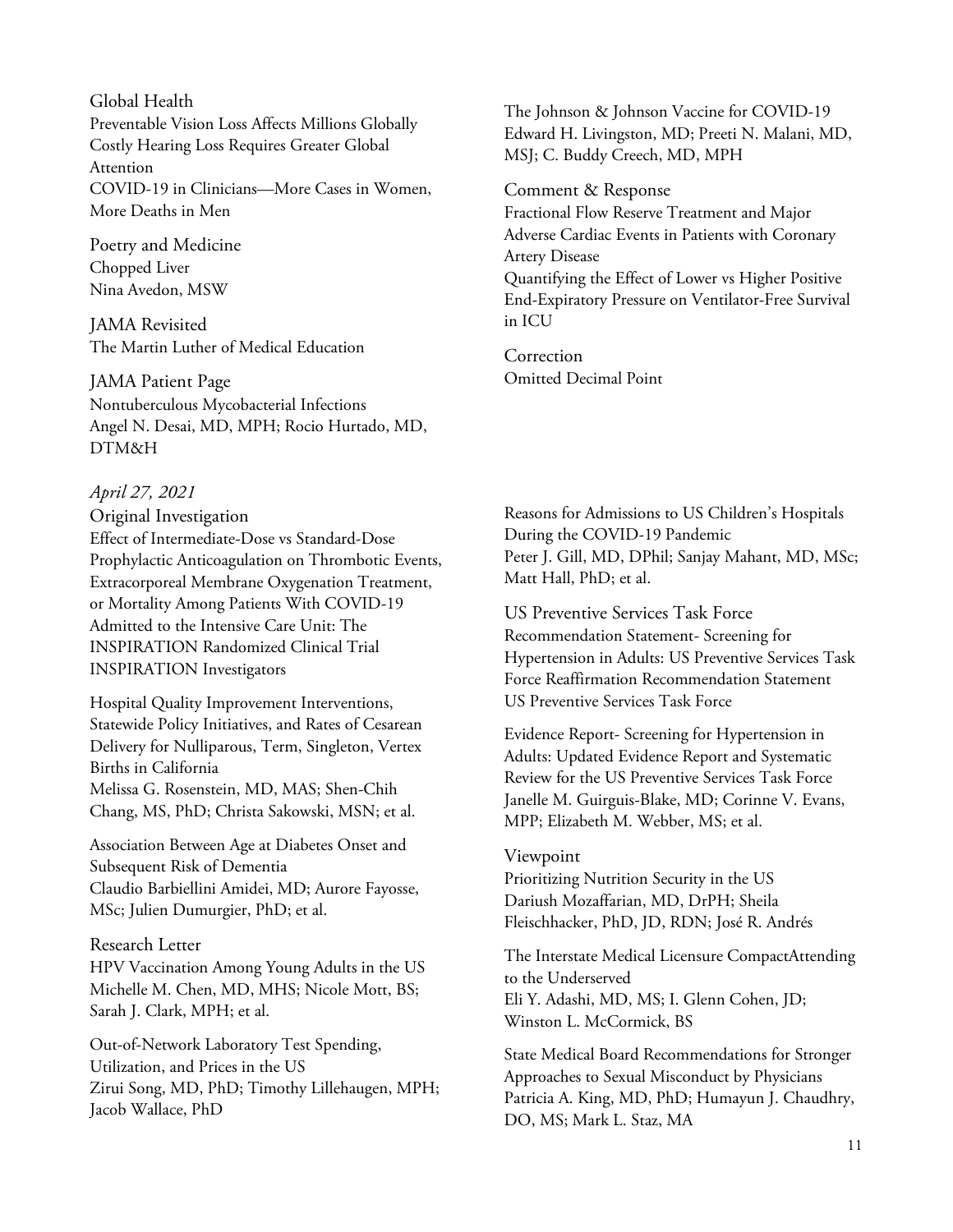A Piece of My Mind Becoming a Mother and Gaining Perspective Lauren Rissman, MD

#### Editorial

Finding the Optimal Thromboprophylaxis Dose in Patients With COVID-19 Hanny Al-Samkari, MD

Initiatives to Reduce Cesarean Delivery Rates for Low-risk First Births David B. Nelson, MD; Catherine Y. Spong, MD

Recommendation Statement - The USPSTF Recommendation on Blood Pressure Screening: Making 2021 the Transformative Year in Controlling Hypertension Marwah Abdalla, MD, MPH; Paul Muntner, PhD; Eric D. Peterson, MD, MPH

JAMA Insights First-Dose COVID-19 Vaccination Coverage Among Skilled Nursing Facility Residents and Staff Radhika Gharpure, DVM, MPH; Anita Patel, PharmD, MS; Ruth Link-Gelles, PhD, MPH

Medical News & Perspectives How Sharing Clinical Notes Affects the Patient-Physician Relationship Rita Rubin, MA

The JAMA Forum To Address Drug Affordability, Grab the Lowhanging Fruit Michelle M. Mello, JD, PhD, MPhil; Trish Riley, MS

News from the Centers for Disease Control and Prevention Israel's Real-life Evidence That Vaccine Can Prevent Severe COVID-19

# LINACRE QUARTERLY

*May 2021* Editorial Bioethics, Conscience, and Prudence in the Time of COVID Barbara Golder, MD, JD

More Severe Obesity Leads to More Severe COVID-19 in Study Bridget M. Kuehn, MSJ

Clinical Trials Update N-of-1 Trial Finds No Effect of Statins on Muscle Symptoms Relugolix Combination Therapy for Uterine Fibroids Low-Income African American Women with Hypertension and Depression Bimekizumab Offers Rapid and Durable Psoriasis Treatment

Health Agencies Update Vaccination Priorities Delay Shots for Higher-Risk People of Color NIH Launches Program to Investigate COVID-19 in Children Medicare Raises Payment for Administering COVID-19 Vaccines

Poetry and Medicine COVID Dying Ralph James Savarese, PhD

JAMA Revisited Financial Support of Medical Schools

JAMA Patient Page Screening for Hypertension in Adults Jill Jin, MD, MPH

Comment & Response Depression and Incident Cardiovascular Disease Digoxin vs Bisoprolol for Heart Rate Control in Atrial Fibrillation

Correction Incorrect Values in Text and Table 4

#### Reprint

Note of the Congregation for the Doctrine of the Faith on the morality of using some anti-Covid-19 vaccines, 21.12.2020 Luis F. Card. Ladaria, S.I.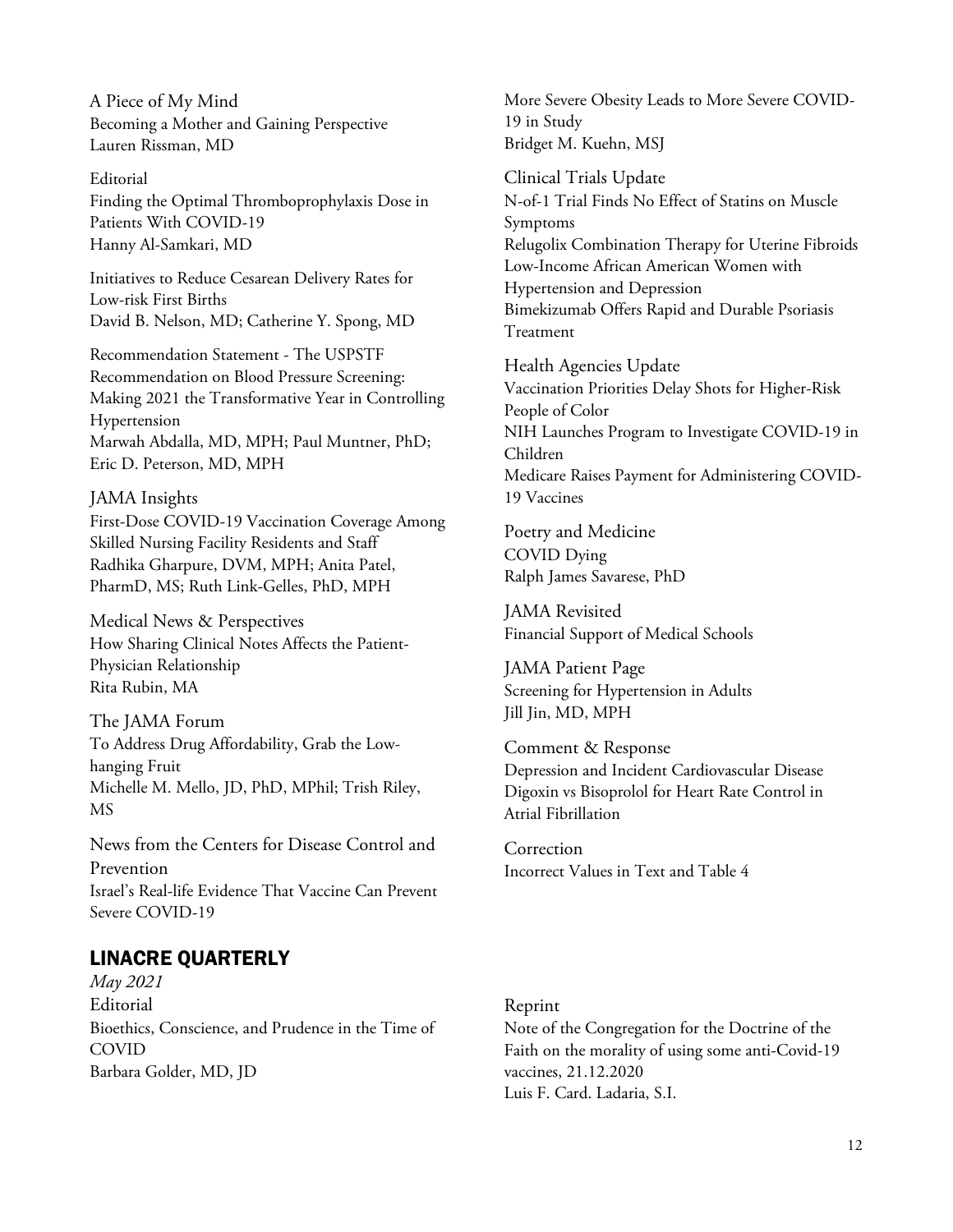On Being a Catholic Physician "Be the Person You Ought to Be": A Convocation Speech to the Graduating Medical Students Ashley K. Fernandes, MD, PhD, FAAP, FACP

Retrospective: 25 Years Ago Thomas Linacre: Humanist, Physician, Priest (Part II) Fred M. Taylor

### Articles

Hormonally Active Contraceptives Part I: Risks Acknowledged and Unacknowledged William V. Williams, MD, FACP, Joel Brind, PhD, Laura Haynes, PhD, Michael D. Manhart, PhD, Hanna Klaus, MD, FACOG, Angela Lanfranchi, MD, FACS, Gerard Migeon, ESCP, Mike Gaskins, BA, Elvis I. Seman, MBBS, FRANZCOG, EUCOGE,

FRCOG, NFPMC, PhD, Lester Ruppersberger, DO, FACOOG

and Kathleen M. Raviele, MD

Double Effect Donation Charles C. Camosy, PhD and Joseph Vukov, PhD

Awaking to Mutual, Reciprocal Need in Plague and Epidemic Disease: The Origins of Early Christian Health Care Sarah E. Becker, BS

Human Flourishing in Christ: A Journey of Hope in the Christian Community

# L'OSSERVATORE ROMANO

*April 2, 2021* From the Cross the grace of amazement: Palm Sunday Mass

Freedom and Responsibility: Passover and Easter Abraham Skorka

The sick, the poor and the rejected are the crucified of our time: Pope Francis' catechesis on the Easter Triduum

Absolute transparency in the economic and financial field - No privileges during trials: equal dignity for all members of the Church

The cross of children

Ignatius Perkins, OP, PhD, RN, FAAN, ANEF, KHS, FNYAM, FRSM

Original Research The Case for Mom and Dad D. Paul Sullins, PhD

Does Medicine Have Common Goals? An Analysis of US Medical Organizations' Ethics Statements Christopher Lisanti, MD, FACR and Sione Wolfgramm, MD

## Essay

A Catholic Perspective: Triage Principles and Moral Distress in Pandemic Scarcity Nuala Kenny, OC, MD, FRCP(C), Jaro Kotalik, MD, MA, FRCPC, Leonie Herx, MD, PhD, CCFP(PC), FCFP, Ramona Coelho, MDCM, CCFP and Rene Leiva, MDCM, CCFP (CoE, PC), FCFP

## Book Review

Accompanying, Discerning, Integrating: A Handbook for the Pastoral Care of the Family According to Amoris Laetitia, by Jose´ Granados, Stephan Kampowski, and Juan Jose´ Pe´rez-Soba Caitlyn Trader, MS, STL, STD (candidate)

The Last Word Why William Osler Matters Tod Worner, MD

No one left out: A Vatican News channel for Sign Language Alessandro Gisotti

A desire to improve and a commitment to change: New Zealand Bishops apologize for the abuse of minors and vulnerable people

Publication of the 'Annuario Pontifico 2021' and the 'Annuarium Statisticum Ecclesiae 2019'

Homeless people receive Covid-19 vaccine in the Vatican during Holy Week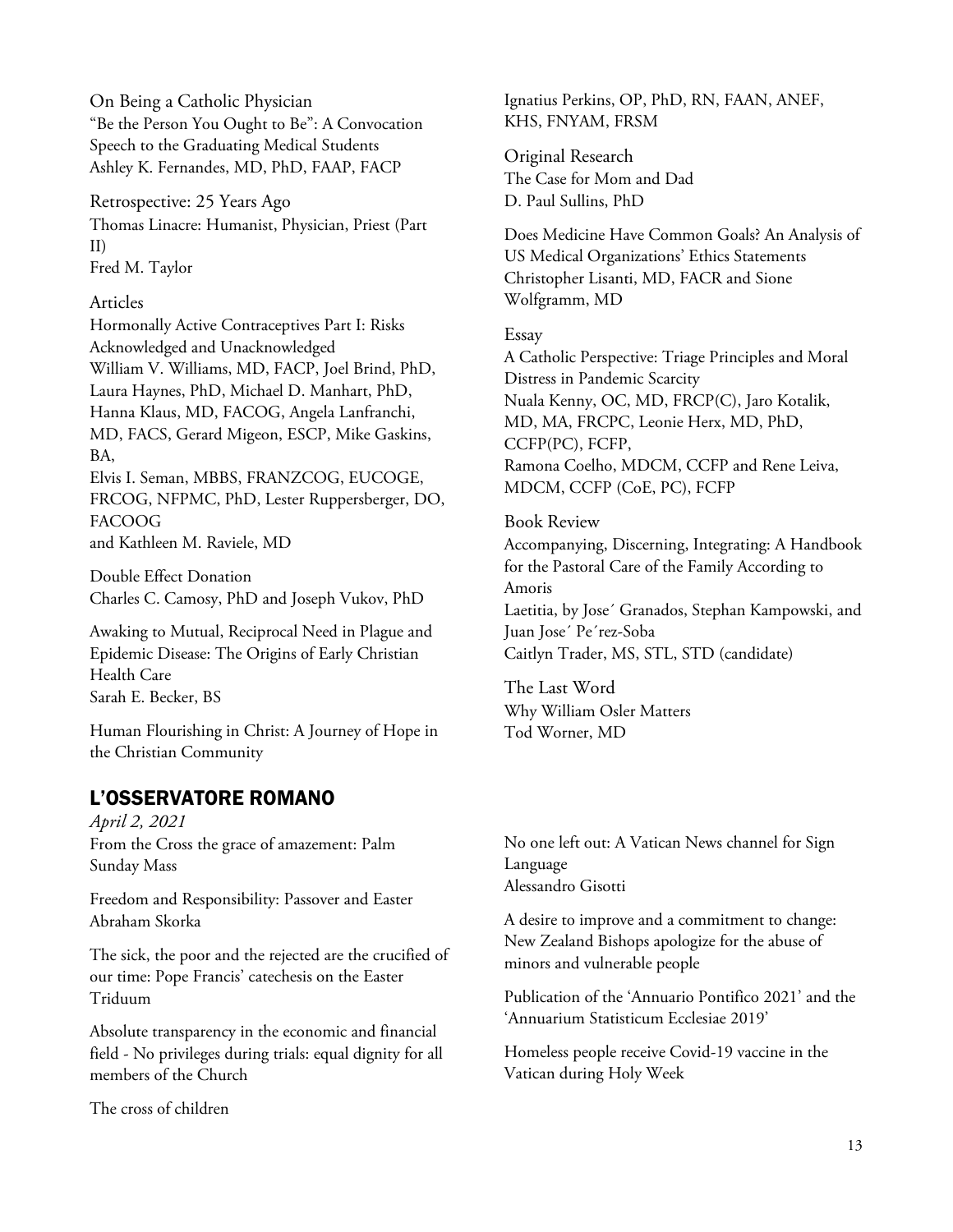With a father's heart Alessandro Gisotti and Andrea Monda

The Pope in Iraq: a sign of hope for all minorities – Interview with Nadia Murad Alessandro Gisotti

## *April 9, 2021*

Open to amazement, ready to go against the tide Andrea Monda

Holy Father's Urbi et Orbi Message - Many weapons few vaccines: This is today's scandal

The Gospel is preached by embracing the Cross – Holy Thursday morning

The Eucharist, the strength to face challenges of the pandemic: Cardinal Giovanni Battista Re presides at Mass in the Vatican Basilica

'The firstborn among many brothers': Preacher of the Papal Household

*April 16, 2021* Merciful because they have received mercy

The Church: house and school of prayer

Remembering the Duke of Edinburgh: Mourning shared by Catholics and Anglicans alike

Vaccine solidarity and the law of love over that of the marketplace: To Meeting of the World Bank Group and International Monetary Fund

Filipinos know how to carry the cross: Video message on the occasion of the 500th anniversary of the evangelization of the Philippines

Merciful because they have received mercy: Pope Francis celebrates Mass at the Church of Santo Spirito in Sassia on the Second Sunday of Easter

Closeness and service for those in difficulty

With our gaze upon the Cross to receive the grace of amazement

Prayers for the victims of the attack in Indonesia: Before the Marian prayer

Rita, the cross and the children: Pope Francis' Via Crucis in Saint Peter's Square on Good Friday evening Giampaolo Mattei

It is always possible to begin anew: Mass celebrated in the Basilica

I am close to the elderly and the sick: Holy Father's reflection and encouragement

Prayer is a breath of grace that joins us to the saints: Pope Francis continues his series of catecheses on prayer

For those who risk their lives fighting for fundamental human rights: Pope Francis' prayer intention for the month of April

Celebrating among detainees and refugees: At the church of Santo Spirito in Sassia

Remembering Cardinal Cassidy: President emeritus of the Pontifical Council for Promoting Christian Unity

At the service of peace and reconciliation in Cameroon: Remembering Cardinal Christian Wiyghan Tumi, Archbishop emeritus of Douala

The Catholic Biblical Federation and the worldwide spreading of the Word of God: Interview with Fr Xene A. Sanchez, SVD Ms Dr. Ulrike Seidel

Challenges to be accepted: Reflection on the Holy Father's Encyclical Fernando Filoni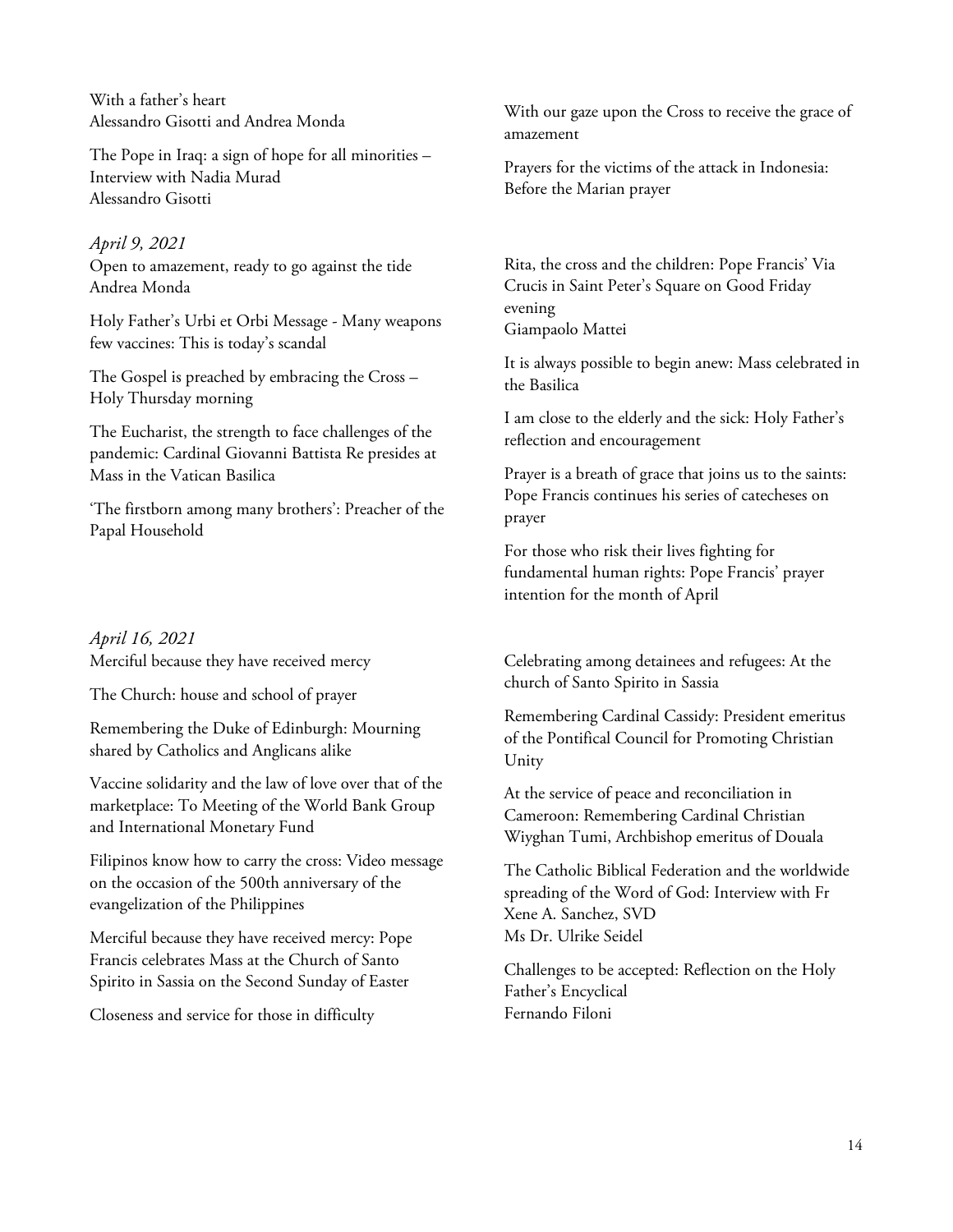*April 23, 2021* Prayer on the lips of the simple: At the General Audience

Mutual trust and reconciliation: Pope makes an appeal for eastern Ukraine

A politics of fraternity is the true response to the rise of populism: Holy Father's video message to the participants

A story of ordinary madness: Alice and the tragedy of child soldiers in Africa Giulio Albanese

The blackmail, the release and the hostages that no one sees: The mother of Wilton, the child abanonded in the desert, has been released Chiara Graziani

*April 30, 2021* A time for shame: At Sunday's Regina Caeli

To meditate help us to encounter Jesus: The Holy Father continues his series of catecheses on prayer

To the victims of La Soufrière: Holy Father's telegram

Queuing for the vaccine with Francis and a piece of chocolate: Pope celebrates his name day with the poor

Courage, justice and truth to save the planet from catastrophe: Video message for Earth Day 2021

After the pandemic: To the Leaders Summit on Climate

From a lookout in the woods: The poetics of Wendell Berry Jonah Lynch

# NEW ENGLAND JOURNAL OF MEDICINE

*April 1, 2021* Perspective

A Half-Century of Progress in Health: The National Academy of Medicine at 50: Emerging Infectious Diseases — Learning from the Past and Looking to the Future

C. Elias, J.N. Nkengasong, and F. Qadri

Christians strike against the tyranny of kidnappings Patrizia Caiffa

You are not alone: Recalling the Holy Father's words Gianluca Biccini

Michelangelo's 'Teacher': First episode of the series 'Celata Pulchritudo' Paolo Ondarza

Christians and Muslims are Witnesses of Hope: Pontifical Council for Interreligious Dialogue

'I am with you always': Dicastery for Laity, Family and Life

Holiness is the vocation of all believers: 50th anniversary of Saint Teresa of Ávila proclamation as Doctor of the Church

Words that do not disturb the silence

Leaven of unity and peace in the work of Cardinal Cassidy: Ecumenical dicastery remembers its former President

Cardinal Nicholas Cheong Jinsuk: Former Archbishop of Seoul dies

Remembering Cardinal Sebastian Koto Khoarai: Bishop emeritus of Mohale's Hoek, Lesotho

How Kababa healed us of our sluggish hearts: A missionary's voice in Kenya Gabriele Pipnato

Priesthood is not a career but a service: The Holy Father ordains nine priests for the Diocese of Rome

Ensuring That LGBTQI+ People Count — Collecting Data on Sexual Orientation, Gender Identity, and Intersex Status K.E. Baker, C.G. Streed, Jr., and L.E. Durso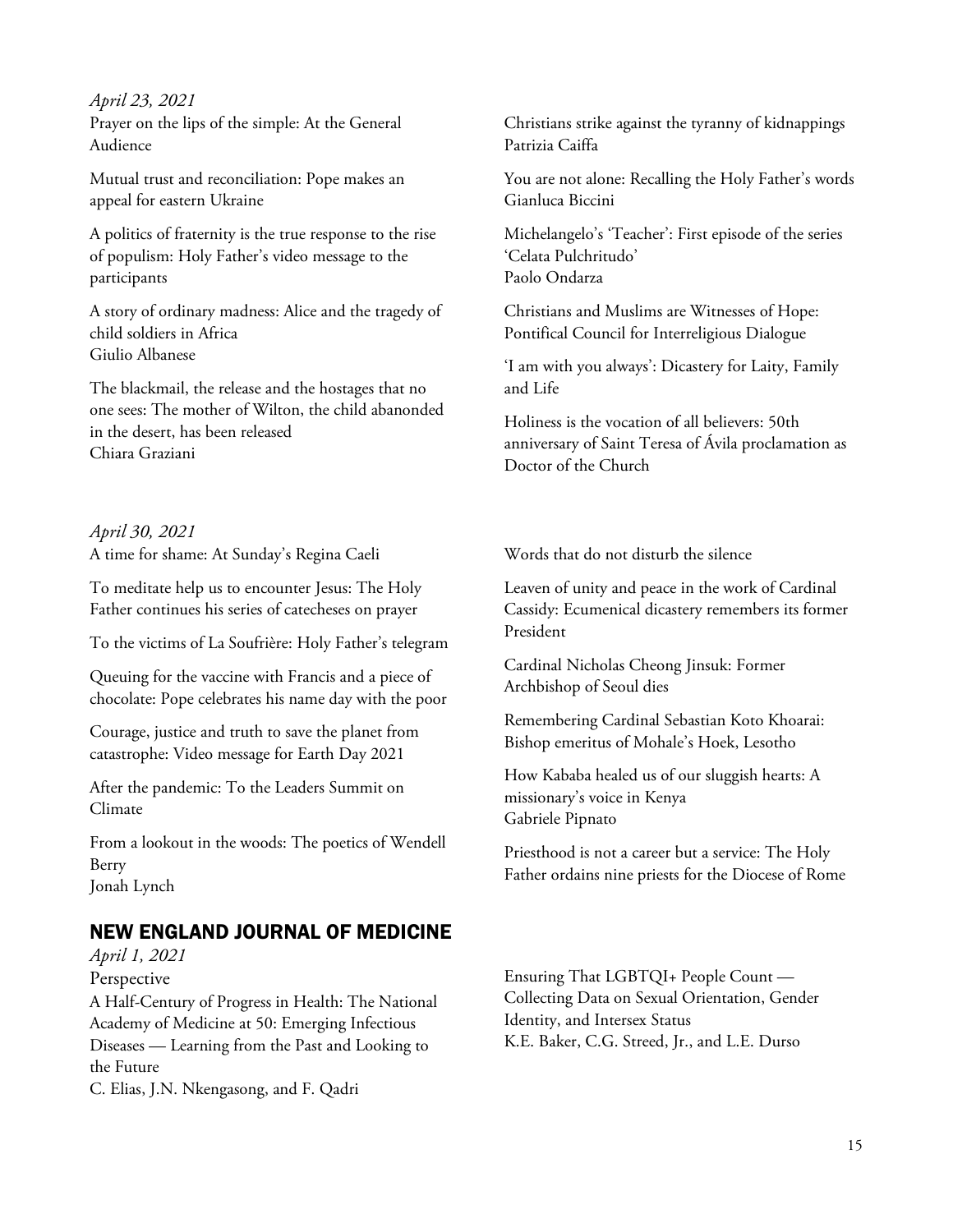History of Medicine: "To Mitigate the Afflictions of the Human Race" — The Legacy of Dr. Rebecca Crumpler P. Klass

Original Articles Adjuvant Nivolumab in Resected Esophageal or Gastroesophageal Junction Cancer R.J. Kelly and Others

Sotatercept for the Treatment of Pulmonary Arterial Hypertension M. Humbert and Others

Lumasiran, an RNAi Therapeutic for Primary Hyperoxaluria Type 1 S.F. Garrelfs and Others

Trial of Upadacitinib and Adalimumab for Psoriatic Arthritis I.B. McInnes and Others

Brief Report: Ebola Virus Transmission Initiated by Relapse of Systemic Ebola Virus Disease P. Mbala-Kingebeni and Others

Clinical Practice Glucose-Lowering Drugs to Reduce Cardiovascular Risk in Type 2 Diabetes R.R. Kalyani

Images in Clinical Medicine Talaromycosis T. Norasethasopon and L. Boonyagars

#### *April 8, 2021*

Perspective From Vaccine Nationalism to Vaccine Equity — Finding a Path Forward I.T. Katz, R. Weintraub, L.-G. Bekker, and A.M. Brandt

Vancomycin Infusion Reaction — Moving beyond "Red Man Syndrome" S. Alvarez-Arango, S.M. Ogunwole, T.D. Sequist, C.M. Burk, and K.G. Blumenthal

Intrapericardial Colon R. Kassir

Interactive Medical Case Casting a Wide Net A. Cohn, M. Nehs, J. Chan, and A. Vaidya

Clinical Problem-Solving Stalking the Diagnosis D.J. Minter, M. Richie, P. Kumthekar, and H. Hollander

Editorials Adjuvant Nivolumab in Esophageal Cancer — A New Standard of Care D.H. Ilson

Molecular Rescue in Pulmonary Arterial Hypertension J.H. Newman

Audio Interview: Delivering Covid-19 Vaccines to Minority Communities E.J. Rubin, L.R. Baden, C. Del Rio, C. Akusobi, and S. Morrissey

Correspondence Delayed Large Local Reactions to mRNA-1273 Vaccine against SARS-CoV-2 More on Racial Bias in Pulse Oximetry Measurement Oral Azacitidine Maintenance for Acute Myeloid Leukemia

Correction Thrombolysis Guided by Perfusion Imaging up to 9 Hours after Onset of Stroke

Beyond the Rubble of Lake Street — Minds in Crisis in a City in Crisis R. Grossman-Kahn

Original Articles Lenvatinib plus Pembrolizumab or Everolimus for Advanced Renal Cell Carcinoma R. Motzer and Others

Lower or Higher Oxygenation Targets for Acute Hypoxemic Respiratory Failure O.L. Schjørring and Others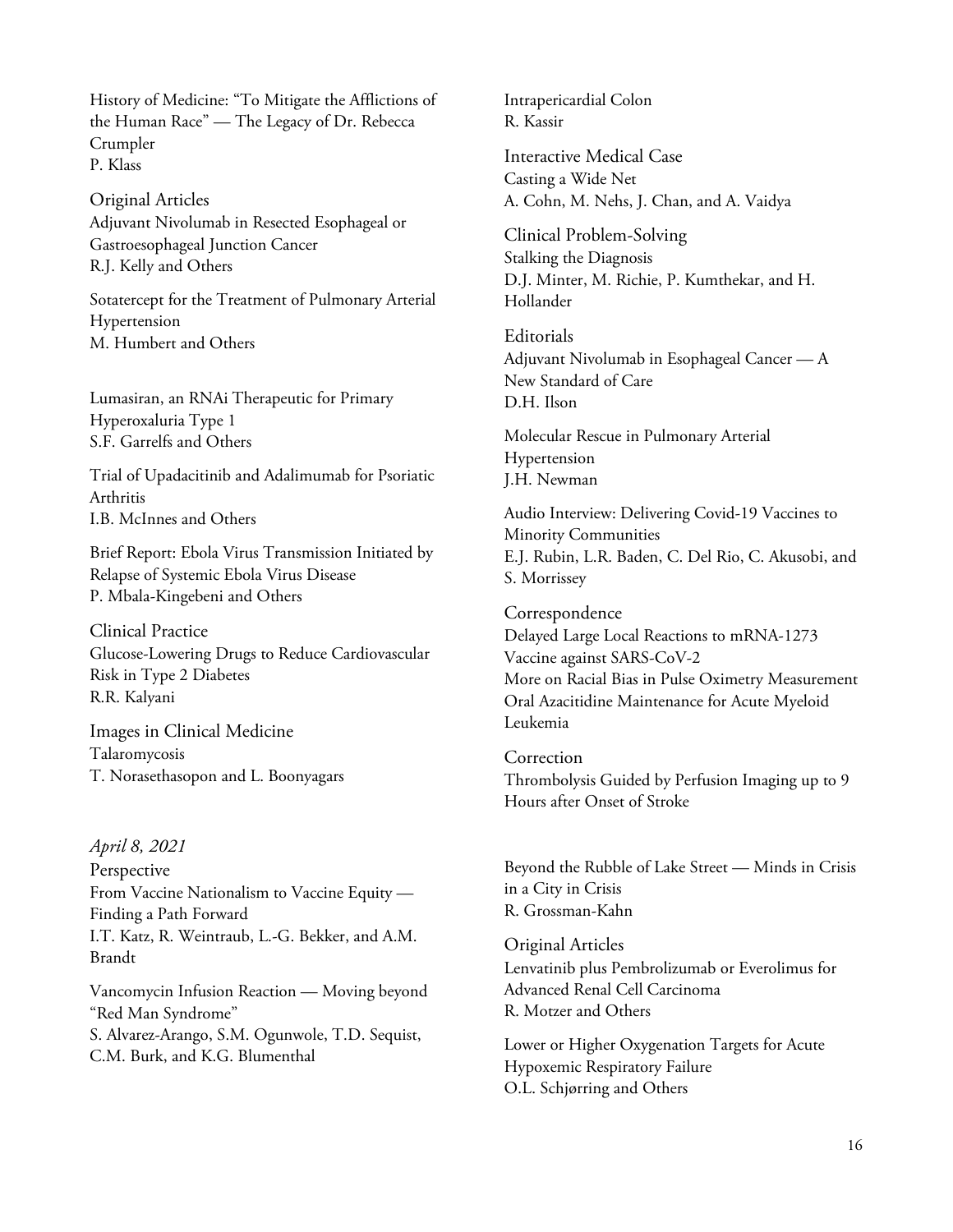Glycemic Index, Glycemic Load, and Cardiovascular Disease and Mortality D.J.A. Jenkins and Others

Sutimlimab in Cold Agglutinin Disease A. Röth and Others

Review Article Vestibular Schwannomas M.L. Carlson and M.J. Link

Images In Clinical Medicine Ulceroglandular Tularemia M. Buettcher and C. Imbimbo

Sunken Nose R. Zonozi and J.L. Niles

Case Records of the Massachusetts General Hospital Case 10-2021: A 70-Year-Old Man with Depressed Mood, Unsteady Gait, and Urinary Incontinence F. Marouf, M. Glover, B. Wininger, and W.T. Curry

Editorials A Step Ahead in Metastatic Renal Cell Carcinoma A. Ravaud

*April 15, 2021*

Perspective No More Surprises — New Legislation on Out-of-Network Billing K.R. Chhabra, E. Fuse Brown, and A.M. Ryan

Remote Patient Monitoring — Overdue or Overused? K. Mecklai, N. Smith, A.D. Stern, and D.B. Kramer

History of Medicine: Race, Policing, and History — Remembering the Freedom House Ambulance Service M.L. Edwards

Original Articles Hypothermic Machine Perfusion in Liver Transplantation — A Randomized Trial R. van Rijn and Others

Trial of Psilocybin versus Escitalopram for Depression R. Carhart-Harris and Others

Effect of Oxygen Therapy on Mortality in the ICU P.J. Young

Audio Interview: Antibody Responses to Natural Infection and Vaccination E.J. Rubin, L.R. Baden, and S. Morrissey

Clinical Implications of Basic Research Base Editing in Progeria J.-S. Kim and M. Eriksson

Medicine and Society Escaping Catch-22 — Overcoming Covid Vaccine **Hesitancy** L. Rosenbaum

Correspondence Antibody Responses in Seropositive Persons after a Single Dose of SARS-CoV-2 mRNA Vaccine Sitagliptin for Prophylaxis of Acute Graft-versus-Host Disease Pathophysiology of Inflammatory Bowel Diseases The Rapid Rise in Cutaneous Melanoma Diagnoses

BNT162b2 mRNA Covid-19 Vaccine in a Nationwide Mass Vaccination Setting N. Dagan and Others

Dexmedetomidine or Propofol for Sedation in Mechanically Ventilated Adults with Sepsis C.G. Hughes and Others

Review Article Insights into Glomerular Filtration and Albuminuria T. Benzing and D. Salant

Images in Clinical Medicine Palmoplantar Papules B. Klein and R. Treudler

Closed Gastroschisis T.D. Robinson and C. Whyte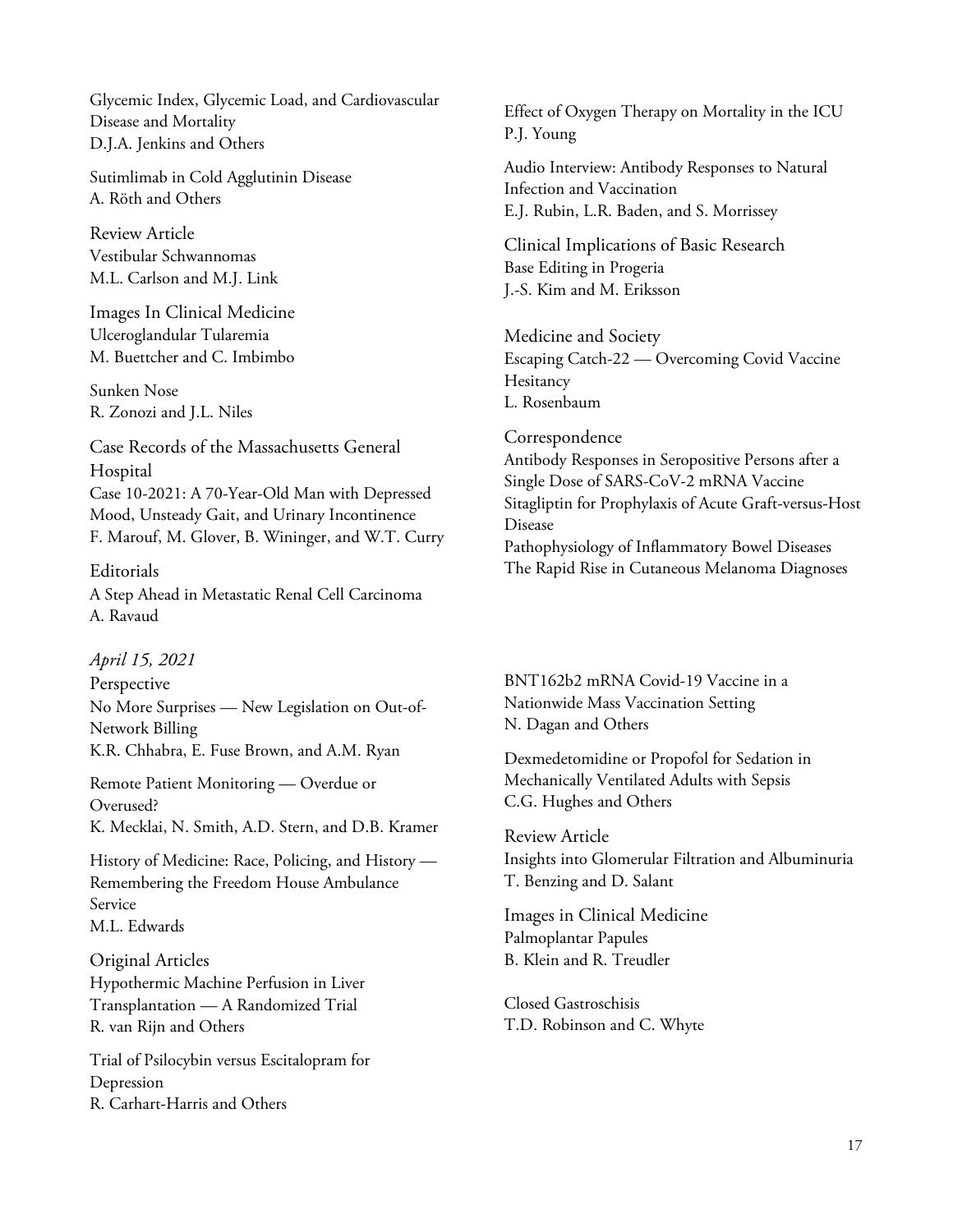Case Records of the Massachusetts General Hospital Case 11-2021: A 39-Year-Old Woman with Fever, Flank Pain, and Inguinal Lymphadenopathy R.C. Charles, M. Sertic, A.M. Neilan, and A.R. Sohani

Editorials Warming Up to Cold Perfusion W.W. Williams and J.F. Markmann

Back to the Future — The Therapeutic Potential of Psychedelic Drugs J.A. Lieberman

Audio Interview: Vaccine Successes and Vaccine Adverse Events

#### *April 22, 2021*

Perspective Advancing President Biden's Equity Agenda — Lessons from Disparities Work N.K. Aggarwal

An Uncertain Public — Encouraging Acceptance of Covid-19 Vaccines G.K. SteelFisher, R.J. Blendon, and H. Caporello

Nanima M. Juthani-Mehta

Original Articles Interleukin-6 Receptor Antagonists in Critically Ill Patients with Covid-19 The REMAP-CAP Investigators

Tocilizumab in Hospitalized Patients with Severe Covid-19 Pneumonia I.O. Rosas and Others

A Microbiota-Directed Food Intervention for Undernourished Children R.Y. Chen and Others

Sacituzumab Govitecan in Metastatic Triple-Negative Breast Cancer A. Bardia and Others

Clinical Practice Adrenal Incidentaloma E. Kebebew

E.J. Rubin, L.R. Baden, and S. Morrissey

Medicine and Society No Cure without Care — Soothing Science Skepticism L. Rosenbaum

Correspondence Neutralizing Activity of BNT162b2-Elicited Serum Serum Neutralizing Activity Elicited by mRNA-1273 Vaccine Cardiovascular Outcomes with Sotagliflozin Tocilizumab in Patients Hospitalized with Covid-19 Pneumonia Phase 3 Trial of Interleukin-1 Trap Rilonacept in Recurrent Pericarditis Ewing's Sarcoma

Images in Clinical Medicine Orf C.S. Qiu and A.F. Yanes

Striae and an Adrenal Mass J.H. Yo and S. Gandhi

Case Records of the Massachusetts General Hospital Case 12-2021: A 78-Year-Old Man with a Rash on the Scalp and Face M.K. Yoon and Others

**Editorials** Interleukin-6 Receptor Inhibition in Covid-19 — Cooling the Inflammatory Soup E.J. Rubin, D.L. Longo, and L.R. Baden

Microbial Nourishment for Undernutrition W.S. Garrett

Audio Interview: Covid-19 Vaccines and Pregnancy — A Conversation with CDC Director Rochelle Walensky E.J. Rubin, L.R. Baden, R.P. Walensky, and S. Morrissey

Clinical Implications of Basic Research Preparing for the Future — Nanobodies for Covid-19? R. Sasisekharan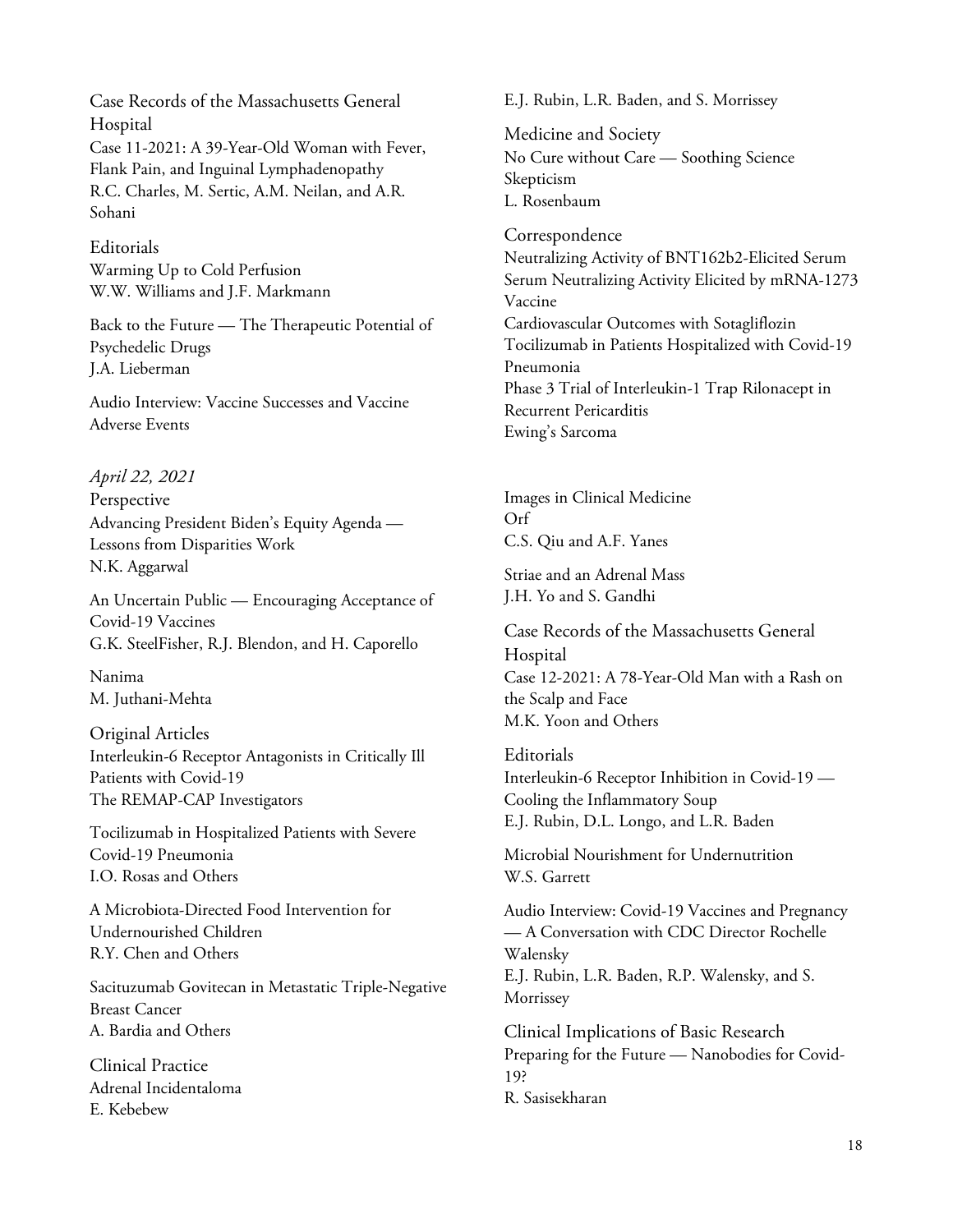Correspondence Platform Trials — Beware the Noncomparable Control Group Disposable E-Cigarette Use among U.S. Youth — An Emerging Public Health Challenge

#### *April 29, 2021*

Perspective Australian Firearm Regulation at 25 — Successes, Ongoing Challenges, and Lessons for the World J. Negin, P. Alpers, N. Nassar, and D. Hemenway

Vaccination plus Decarceration — Stopping Covid-19 in Jails and Prisons B.A. Barsky, E. Reinhart, P. Farmer, and S. Keshavjee

Zoom Family Meeting T.H. Lee

Leveraging Open Science to Accelerate Research K.T. Kadakia, A.L. Beckman, J.S. Ross, and H.M. Krumholz

Choices in a Crisis — Individual Preferences among SARS-CoV-2 Vaccines D.B. Kramer, D.J. Opel, E. Parasidis, and M.M. Mello

# Original Articles Vadadustat in Patients with Anemia and Non– Dialysis-Dependent CKD G.M. Chertow and Others

Safety and Efficacy of Vadadustat for Anemia in Patients Undergoing Dialysis K.-U. Eckardt and Others

Oncolytic HSV-1 G207 Immunovirotherapy for Pediatric High-Grade Gliomas G.K. Friedman and Others

Tranexamic Acid for the Prevention of Blood Loss after Cesarean Delivery L. Sentilhes and Others

REVIEW ARTICLE Postpartum Hemorrhage J.L. Bienstock, A.C. Eke, and N.A. Hueppchen

Safety and Efficacy of the BNT162b2 mRNA Covid-19 Vaccine Antenatal Dexamethasone for Early Preterm Birth in Low-Resource Countries Cytokine Storm

Images In Clinical Medicine Lucio's Phenomenon M. Tajalli and C.G. Wambier

Pacemaker-Associated Superior Vena Cava Syndrome A. Miller and J. Schneider

Case Records Of The Massachusetts General Hospital Case 13-2021: A Newborn Girl with a Neck Mass D. Koren, K.A. Sparger, R. Shailam, and P.M. Sadow

## **Editorials** Therapy for Anemia in Chronic Kidney Disease — New Interventions and New Questions A. Levin

Medical School Admissions — A Movable Barrier to Ending Health Care Disparities? W.W. Williams

Audio Interview: Advice for Clinicians on Covid-19 Vaccines and Social Restrictions E.J. Rubin, L.R. Baden, and S. Morrissey

Special Report Diversity of the National Medical Student Body — Four Decades of Inequities D.B. Morris and Others

Correspondence Effect of a Randomized, Controlled Trial on Surgery for Cervical Cancer Spread of a Variant SARS-CoV-2 in Long-Term Care Facilities in England Polypill in Persons without Cardiovascular Disease Viable SARS-CoV-2 Shedding Case 2-2021: A Pregnant Woman with Ventricular Tachycardia and Shock Open Schools, Covid-19, and Child and Teacher Morbidity in Sweden